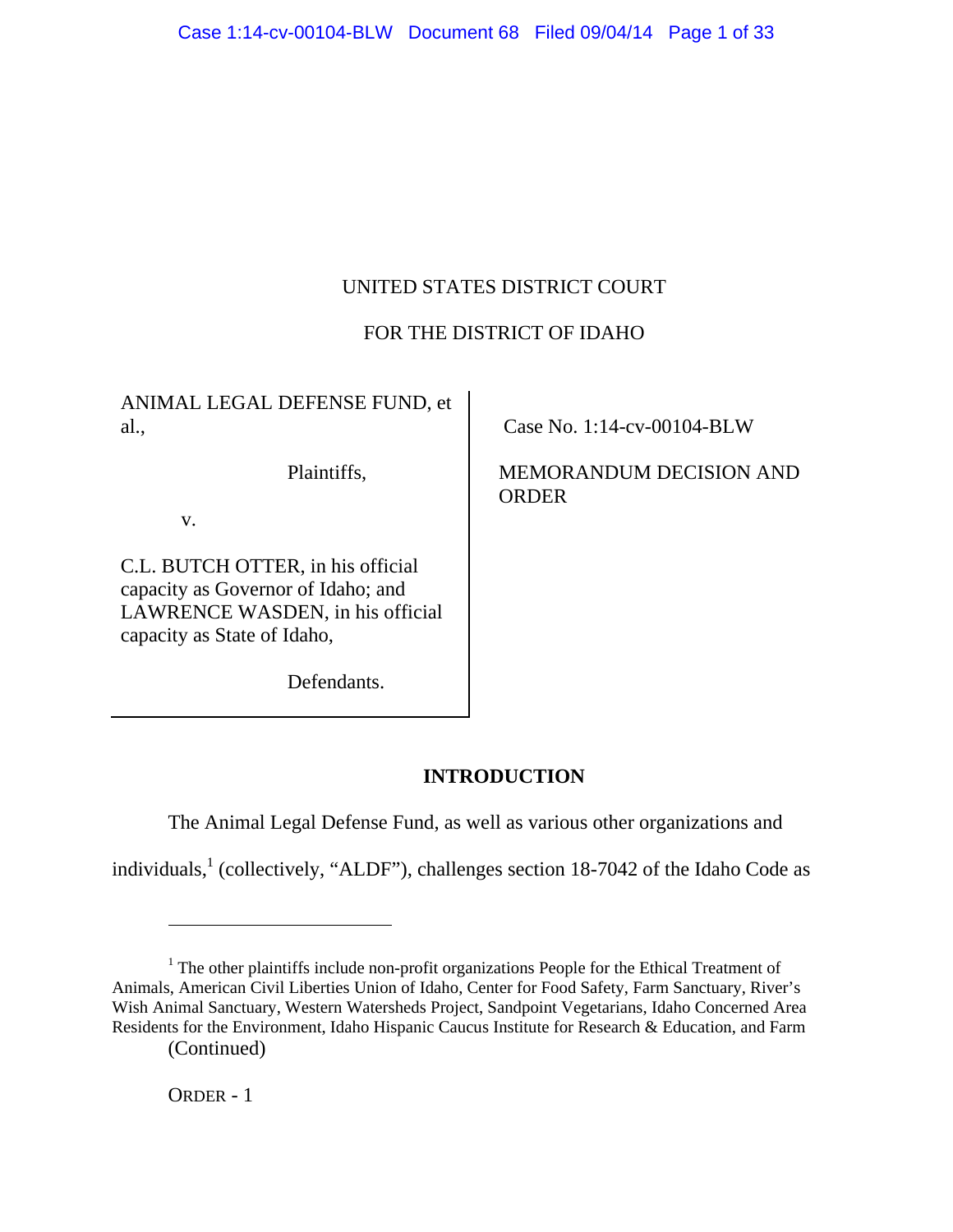unconstitutional. The State defendants, Governor Butch Otter and Attorney General Lawrence Wasden, move to dismiss ALDF's claims. The Court heard oral argument on June 25, 2014, and took the motion under advisement. For the reasons set forth below, the Court will dismiss Governor Otter from the lawsuit, as well as ALDF's challenge to section 18-7042(1)(e). All other claims survive.

# **SUMMARY**

Section 18-7042 creates the new crime – "interference with agricultural production." I.C. § 18-7042(1)(d). It, in essence, criminalizes undercover investigations and videography at "agricultural production facilities."

Section 18-7042 raises First Amendment concerns because it restricts protected speech. The State defends the provision as a restriction on conduct, designed to protect agricultural production facilities against trespass and conversion. The Court acknowledges that the State has a real and substantial interest in protecting private property. But the First Amendment requires more than the invocation of a significant government interest; it requires that the restriction's benefits be balanced against the burden on protected speech. The State therefore must justify a need to serve its interest in

 $\overline{a}$ 

Forward; the news journal CounterPunch; author and journalist Will Potter; animal agriculture scholar and historian James McWilliams; investigator Monte Hickman; freelance journalist Blair Koch; and agricultural investigations expert Daniel Hauff.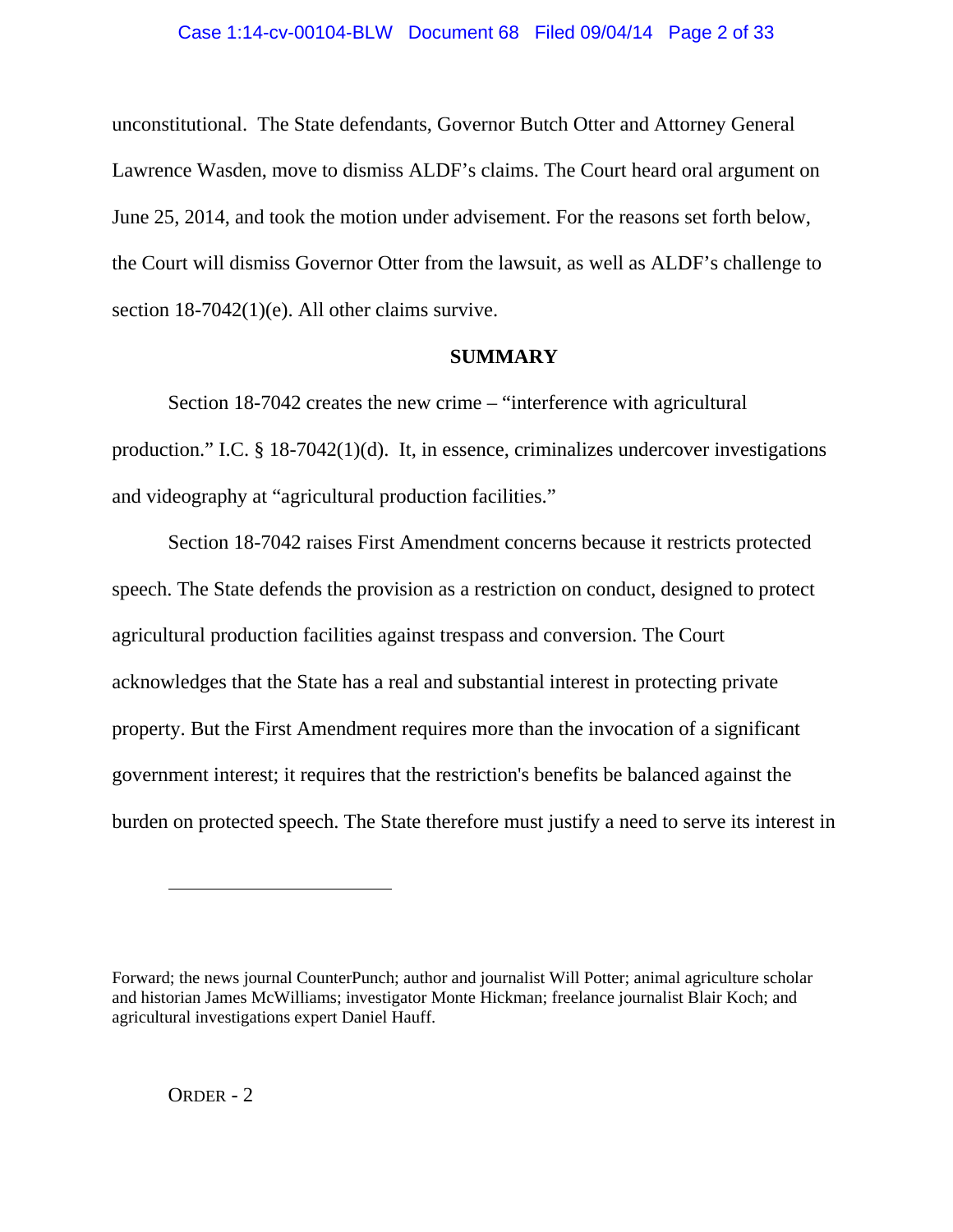### Case 1:14-cv-00104-BLW Document 68 Filed 09/04/14 Page 3 of 33

protecting private property through targeting protected speech. Laws that restrict more protected speech than necessary violate the First Amendment. Because this question of whether section 18-7042 burdens more speech than necessary remains unanswered, the Court will not dismiss ALDF's First Amendment claim.

ALDF's Equal Protection claim also survives the State's motion to dismiss. Laws based on bare animus violate the Equal Protection Clause. ALDF alleges, as a factual matter, that the Idaho legislators acted with animus against animal-rights activists in passing section 18-7042. If ALDF's allegations of animus prove true, the Court must skeptically scrutinize any offered justifications for section 18-7042 to determine whether bare animus motivated the legislation or whether the law truly furthers the offered purposes.

Finally, the Court concludes that the State's passage of section 18-7042 presents ALDF with the immediate dilemma of choosing between complying with section 18- 7042 and risking prosecution under the challenged provision by engaging in whistleblower conduct it says federal law explicitly encourages and protects. ALDF's preemption claims are therefore ripe for review.

For all these reasons, the Court will allow ALDF's claims to proceed with two exceptions: the claims against Governor Otter and ALDF's challenge to section 18- 7042(1)(e) will be dismissed. The ultimate question of whether section 18-7042 is unconstitutional remains for another day.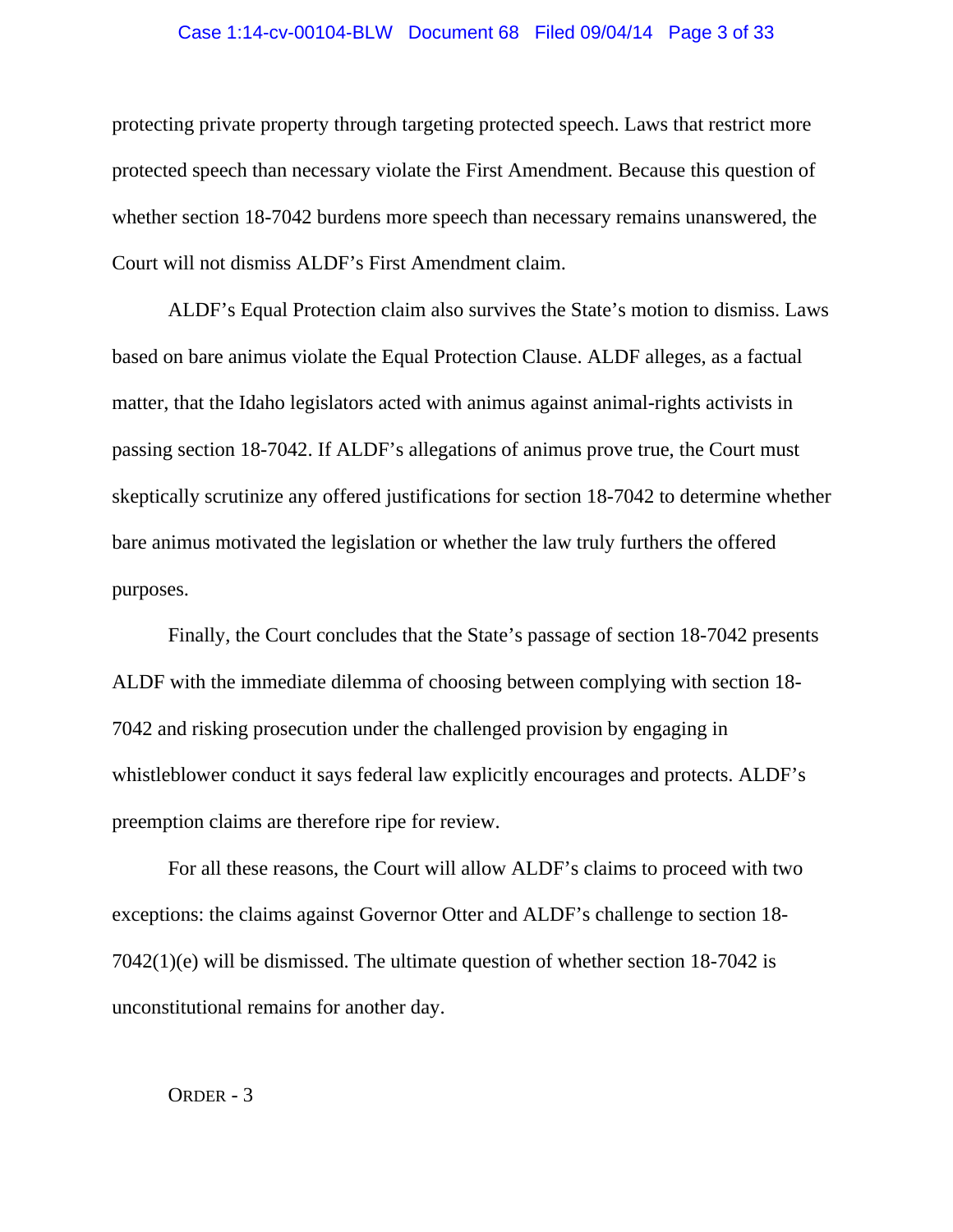# **BACKGROUND2**

Section 18-7042 was enacted last year after Mercy for Animals Dairy, a Los Angeles-based animal rights' group, released a video of workers abusing cows at the Bettencourt Dairies' Dry Creek Dairy in Hansen, Idaho. Mercy for Animals secretly captured the abuse while conducting an undercover investigation of the dairy. *Naerebout*  Aff. 17, Dkt. 16-2.<sup>3</sup> The undercover investigator made the audiovisual recording without the dairy owner's knowledge or consent. *Id.* And, according to the law's supporters, the investigator "failed to immediately report to the dairy operator or to local or state authorities the conduct he recorded, allowing additional animal abuse to occur and depriving the animals of immediate care and treatment." *Id.* The investigator gave his recordings to Mercy for Animals, which provided it to the Idaho State Department of Agriculture. *Id.* 

Mercy for Animals regularly conducts these undercover investigations. To gain access to animal facilities, such as the Dry Creek Dairy, Mercy for Animals Dairy members misrepresent their true identities, so they can secretly document animal abuse. Once they gain access to the facility, they make audio and video recordings without the

 $\overline{a}$ 

 $2^2$  The background is based on the allegations in the Complaint (Dkt. 1), unless otherwise noted.

<sup>&</sup>lt;sup>3</sup> Bob Naerebout, the Executive Director of The Idaho Dairymen's Association, Inc. ("IDA"), submitted his affidavit in support of IDA's Motion to Intervene as Party-Defendant (Dkt. 16).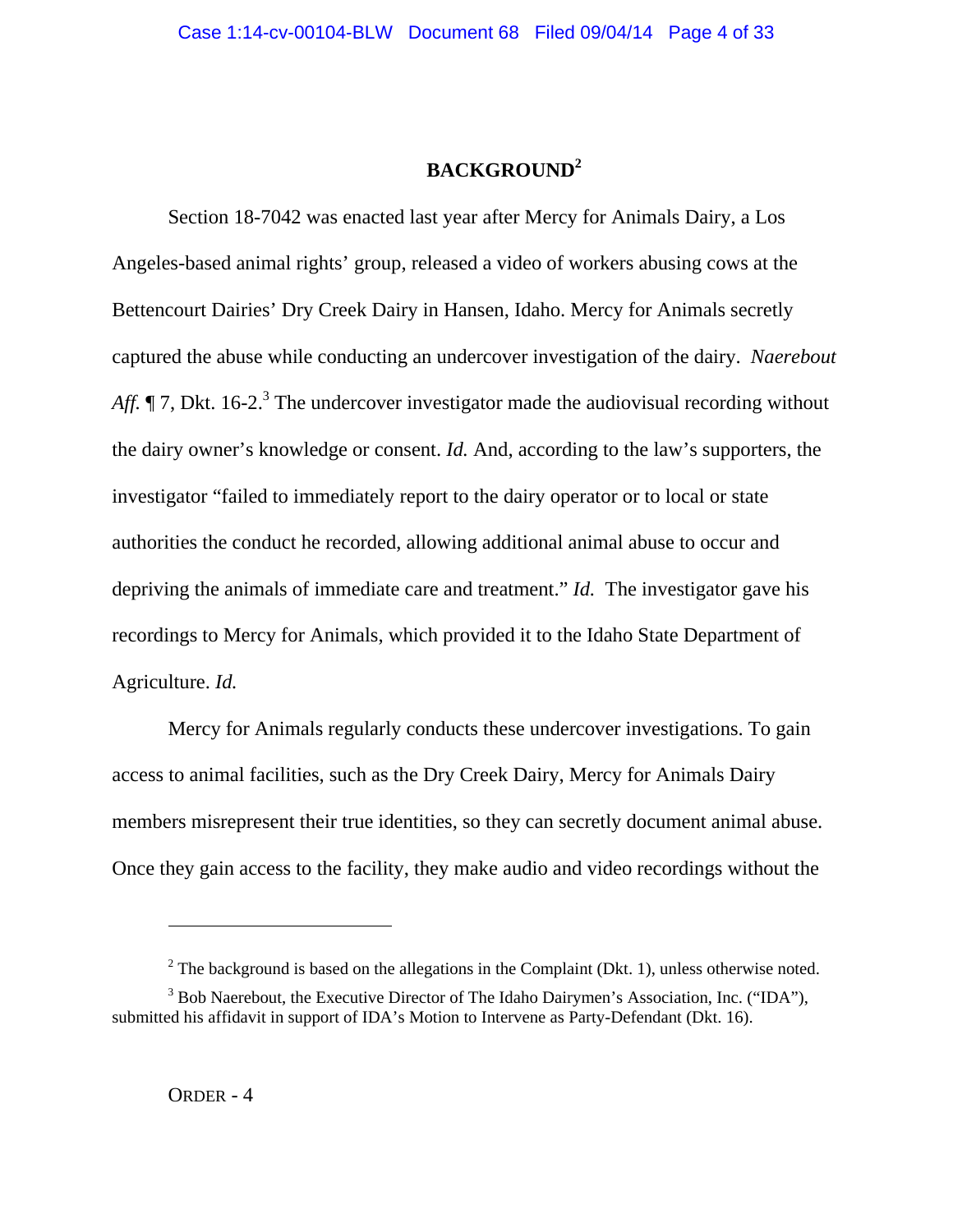### Case 1:14-cv-00104-BLW Document 68 Filed 09/04/14 Page 5 of 33

facility owner's consent. *Id*. Other similar undercover investigations at factory farms have found workers kicking pigs in the head, spray painting them in the eyes, stomping and throwing chickens and turkeys like footballs, smashing piglets' heads against concrete floors, and beating and sexually assaulting pigs with steel gate rods and hard plastic herding canes. *Compl. ¶* 5, Dkt. 1.

In the case of the Dry Creek Dairy, the response was swift. The dairy owners expressed their surprise and sorrow at the abuse and quickly fired the five people shown abusing the animals. The owners also installed surveillance cameras throughout the facility, and promised to use the Mercy for Animals video as a training tool for their employees.<sup>4</sup> The workers who abused the animals were prosecuted, and the dairy industry teamed with Idaho schools to offer training in proper care of animals.<sup>5</sup>

While the Dry Creek Dairy owners implemented these changes, the Idaho Dairymen's Association ("IDA") wrote and sponsored section 18-7042, which criminalizes the types of undercover investigations that exposed the abuse at the Dry Creek Dairy. *Naerebout Aff.* ¶ 10, Dkt. 16-2. The Idaho legislature passed the bill quickly, and it was signed by Governor Otter on February 28, 2014.

 $\overline{a}$ 

<sup>&</sup>lt;sup>4</sup> Stephanie Zepelin, "Diary Owner Speaks Out After Release of Shocking Undercover Video," http://www.ktvb.com/home/Dairy-owner-speaks-out-after-release-of-shocking-undercover-video-173632071.html.4.

<sup>&</sup>lt;sup>5</sup> Associated Press, "After Abuse, Idaho Schools Offer Dairy Training," http://www.ktvb.com/news/Afterabuse-Idaho-schools-offer-dairy-training-224793632.html.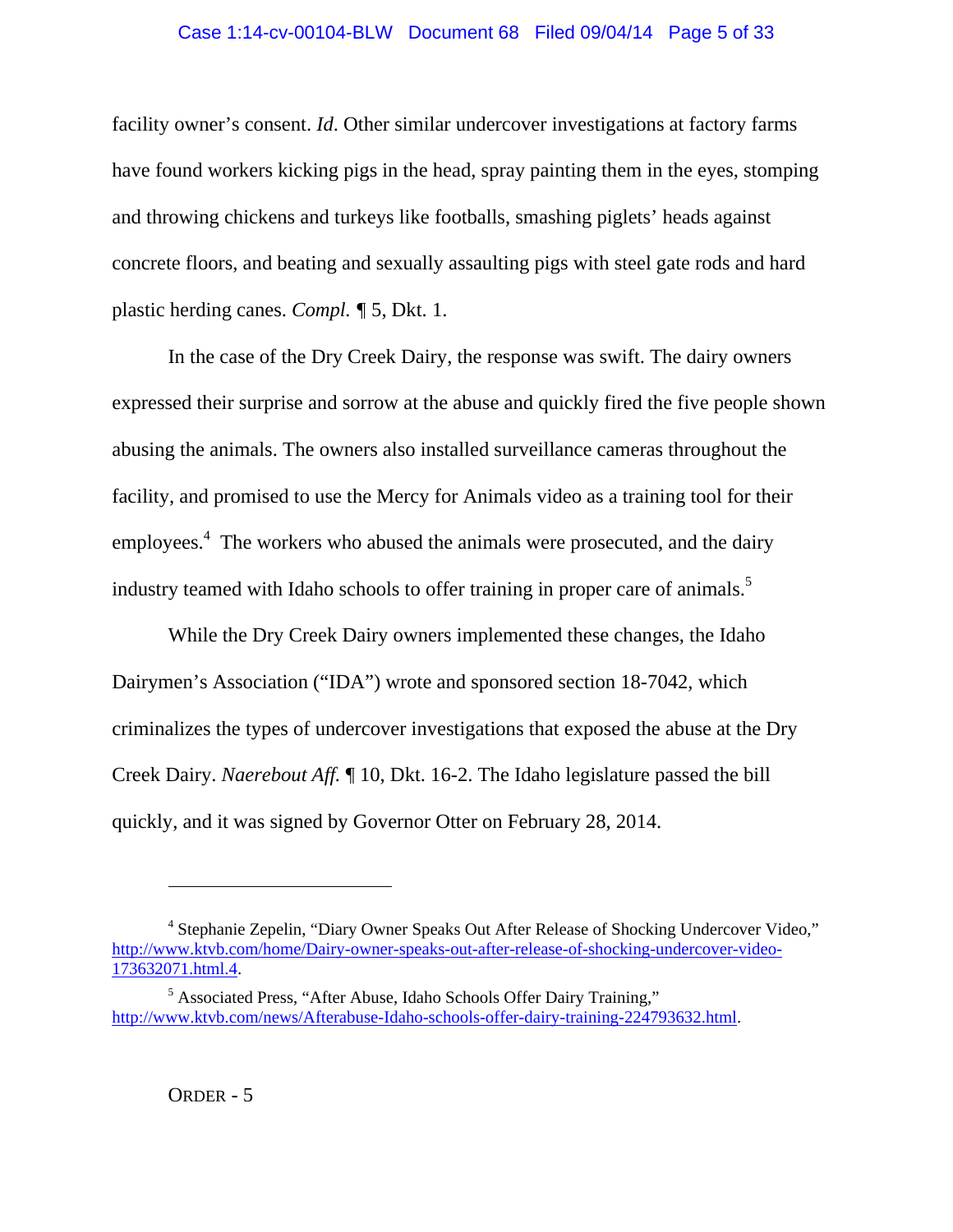The law creates the new crime – "interference with agricultural production." I.C.

18-7042. A person commits the crime of interference with agricultural production if the

person knowingly:

(a) Is not employed by an agricultural production facility and enters an agricultural production facility by force, threat, misrepresentation or trespass;

(b) Obtains records of an agricultural production facility by force, threat, misrepresentation or trespass;

(c) Obtains employment with an agricultural production facility by force, threat, or misrepresentation with the intent to cause economic or other injury to the facility's operations…

(d) Enters an agricultural production facility that is not open to the public and, without the facility owner's express consent or pursuant to judicial process or statutory authorization, makes audio or video recordings of the conduct of an agricultural production facility's operations; or

(e) Intentionally causes physical damage or injury to the agricultural production facility's operations, livestock, crops, personnel, equipment, buildings or premises.

I.C. § 18-7042(1) (a)-(e). The statute defines agricultural production facility as "any

structure or land, whether privately or publicly owned, leased or operated, that is being

used for agricultural production." I.C. § 18-7042(2) (b).

The law's supporters argue that the law is necessary to protect dairy farmers, as well as other agricultural operations in Idaho, from media persecution and potential financial ruin. *Naerebout Aff.* ¶¶ 7, 8. Dkt. 16-2. On the other side, the law's detractors argue that the law – by silencing those who wish to publicize abusive, unsafe, and unsanitary practices at agricultural facilities – stifles public debate about modern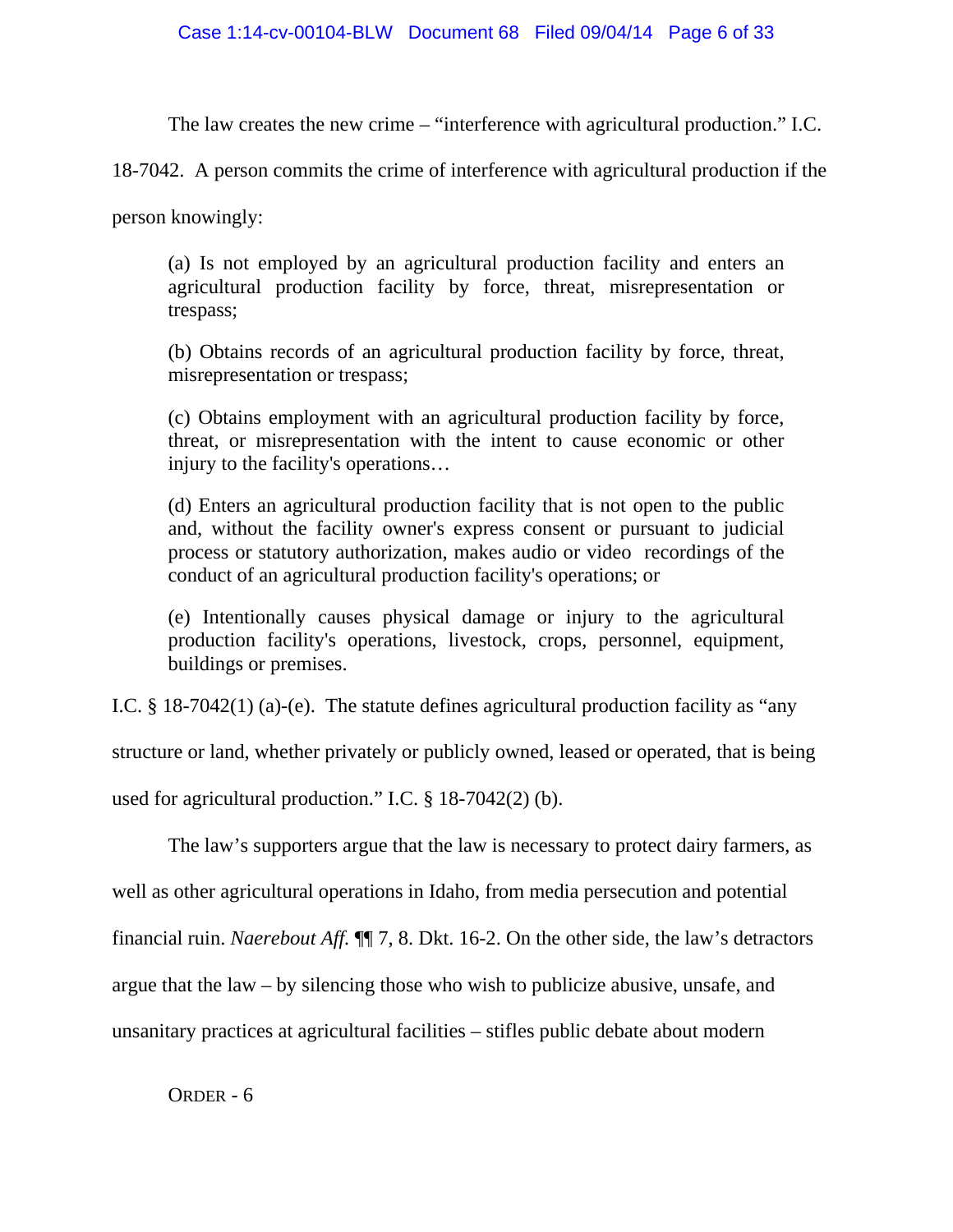### Case 1:14-cv-00104-BLW Document 68 Filed 09/04/14 Page 7 of 33

agricultural practices, discourages whistleblowers from coming forward out of fear of prosecution, and values profits over the public's health and safety. *Compl.* ¶¶ 1, 14, Dkt. 1.

Challenging the law as unconstitutional, ALDF filed this action, alleging violations of the Free Speech Clause of the First Amendment and the Equal Protection Clause of the Fourteenth Amendment. *Id.* ¶¶ 144-68. In addition, ALDF raises preemption claims under the retaliation prohibition in the False Claims Act, 31 U.S.C. § 3730(h), the employee protection provision of the Food Safety Modernization Act, 21 U.S.C. § 399d, and the employee protection provision of the Clean Water Act, 33 U.S.C. § 1367. *Id.* ¶¶ 173-86.

### **ANALYSIS**

# **1. Governor Otter Is Not a Proper Defendant Under** *Ex Parte Young***.**

The Eleventh Amendment generally bars federal lawsuits against a state. *Los Angeles Cty. Bar Ass'n v. Eu*, 979 F.2d 697, 704 (9th Cir. 1992). Yet few rules are without exceptions, and in *Ex Parte Young*, 209 U.S. 123 (1908), the Supreme Court created an exception to this rule. This exception allows suits against state officials for the purpose of enjoining the enforcement of an unconstitutional state statute. *Eu*, 979 F.2d at 704.

A plaintiff, however, is not free to randomly select a state official to sue in order to challenge an allegedly unconstitutional statute. Instead, the individual state official sued "must have some connection with the enforcement of the act." *Ex Parte Young,* 209 U.S.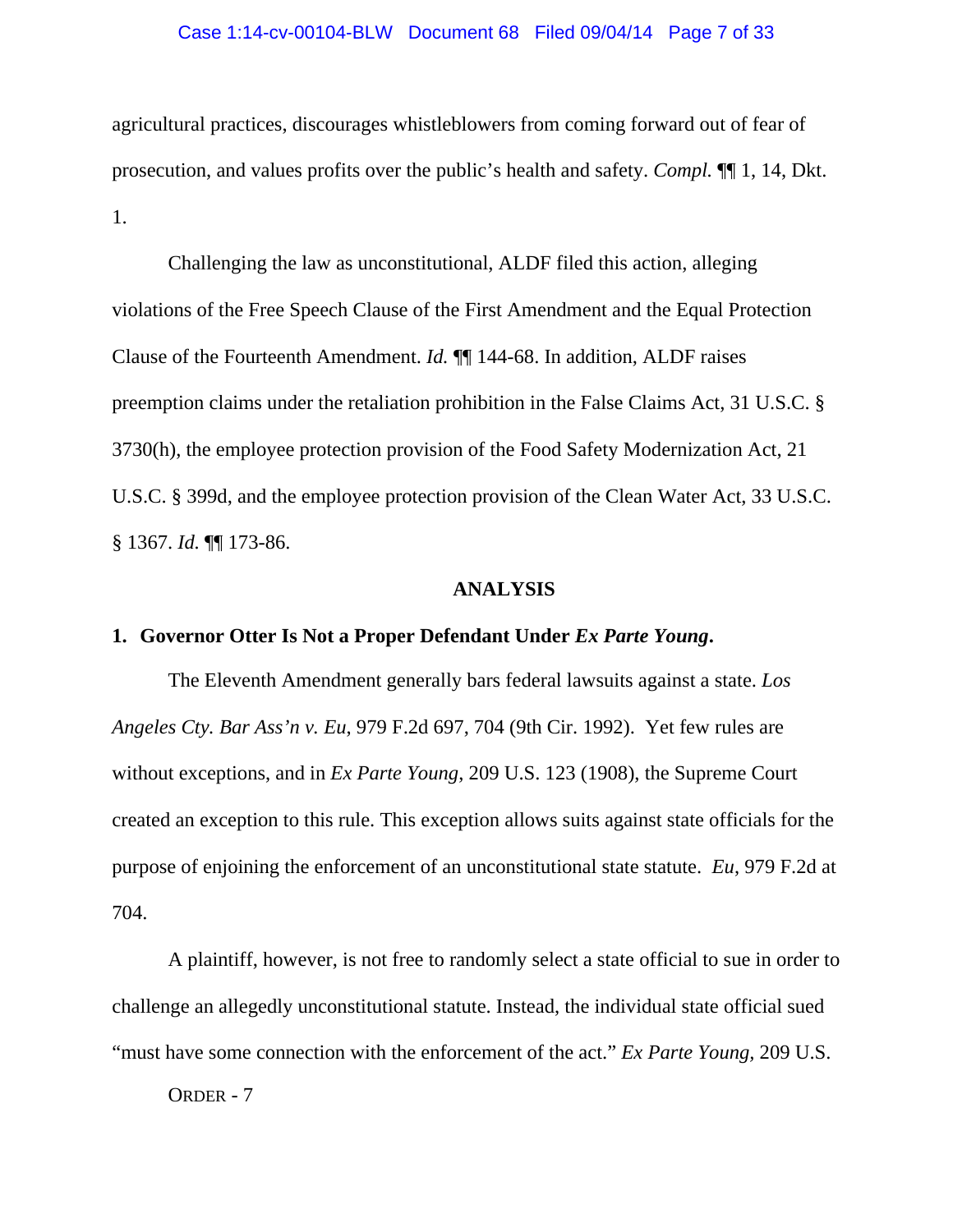### Case 1:14-cv-00104-BLW Document 68 Filed 09/04/14 Page 8 of 33

at 157. "This connection must be fairly direct; a generalized duty to enforce state law or general supervisory power over the persons responsible for enforcing the challenged provision will not subject an official to suit." *Eu*, 979 F.2d at 704. If a challenged statute is not of the type to give rise to enforcement proceedings, a state official nonetheless may be named as a defendant under *Ex Parte Young* if he has responsibility to "give effect" to the law. *See, e.g., id.* at 704.

ALDF relies on two provisions to justify applying the *Ex Parte Young* exception to Governor Otter: sections 19-4522 and 67-802 of the Idaho Code. However, ALDF fails to explain how either of these provisions provides the requisite connection between the Governor and enforcement of section 18-7024.

Section 19-4522 is part of the Uniform Criminal Extradition Act of 1936, and it requires the Governor to issue a warrant for the arrest in another jurisdiction of a person charged with a crime in Idaho if he receives a rendition application meeting the requirements specified in section 19-4523 of the Idaho Code. The Governor's duty in this regard is entirely ministerial – he *must* issue such a warrant once he receives a proper rendition application. And the decision to prosecute and request rendition rests with the involved county's prosecuting attorney. Simply because the Governor discharges a wholly separate duty under the extradition statute does not give him enforcement authority over section 18-7042 and does not create a justiciable controversy against the Governor.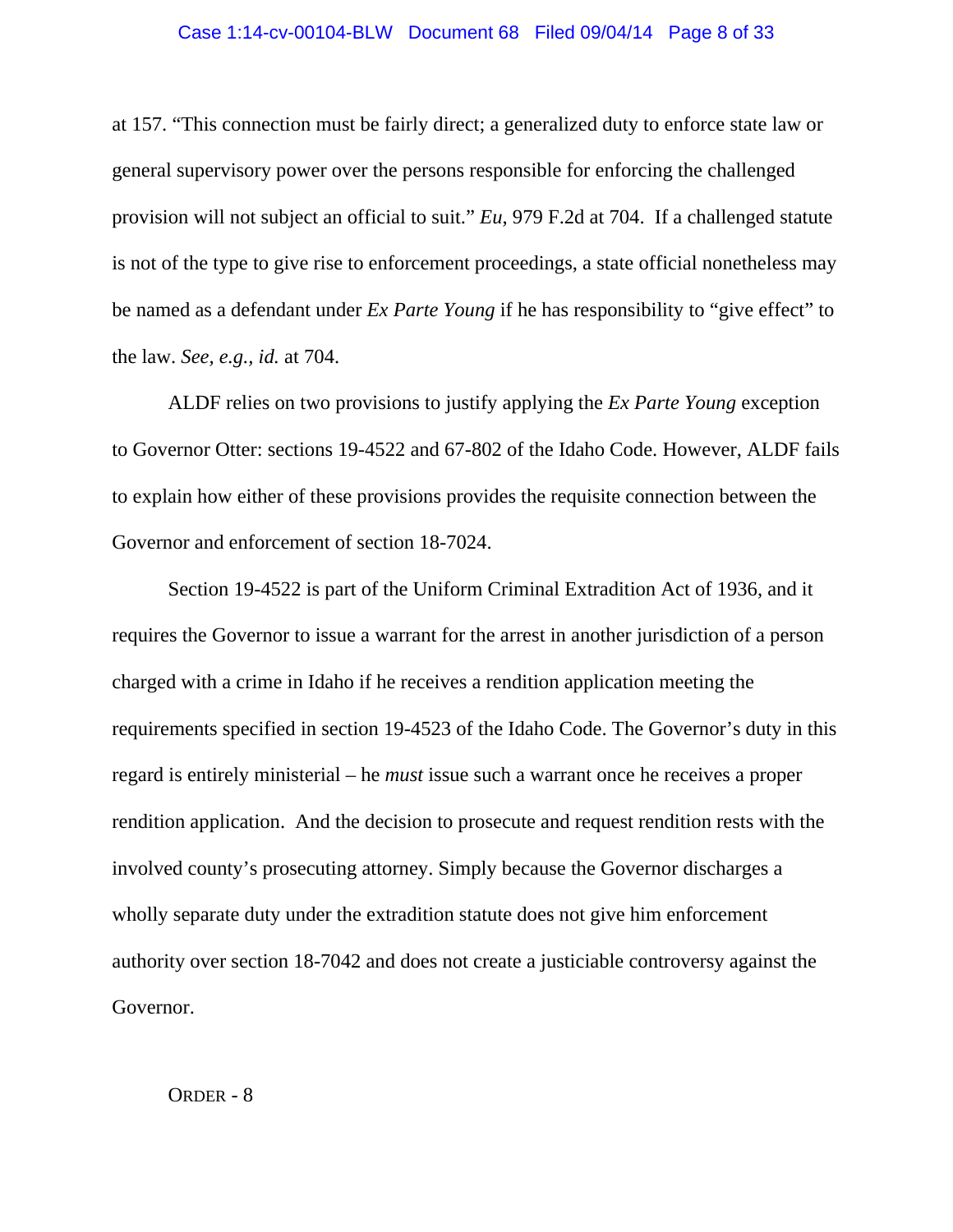Likewise, section 67-802 does not provide the requisite enforcement connection to overcome Eleventh Amendment immunity. Section 67-802 gives the Governor the discretion to "require the attorney general to aid any prosecuting attorney in the discharge of his duties." Such general broad powers to enforce or execute the laws of a state by a state official, alone, are not sufficient to make the officer a proper party defendant. *Long v. Van de Kamp*, 961 F.2d 151, 152 (9th Cir. 1991) (per curiam); *S. Pac. Transp. Co. v. Brown*, 651 F.2d 613 (9th Cir. 1980). Accordingly, the *Ex Parte Young* exception does not apply to Governor Otter, and he must be dismissed as a defendant.

# **2. ALDF Has Standing to Challenge Subsections 18-7042(1)(c) But Not Subsection (e).**

The State contests ALDF's standing to challenge subsections (c) and (e) of section 18-7042. It argues that ALDF fails to allege a concrete plan to violate either of these subsections, which is required to establish standing under Article III. *Lujan v. Defenders of Wildlife*, 504 U.S. 555, 560–61 (1992).

First Amendment cases, however, "present unique standing considerations." *Libertarian Party of Los Angeles County v. Bowen*, 709 F.3d 867, 870 (9th Cir. 2013). The Supreme Court, to avoid the chilling effect of sweeping restrictions, "has endorsed what might be called a 'hold your tongue and challenge now' approach rather than requiring litigants to speak first and take their chances with the consequences." *Ariz. Right to Life Political Action Comm. v. Bayless*, 320 F.3d 1002, 1006 (9th Cir. 2003). Consistent with this approach, when a threatened enforcement effort implicates First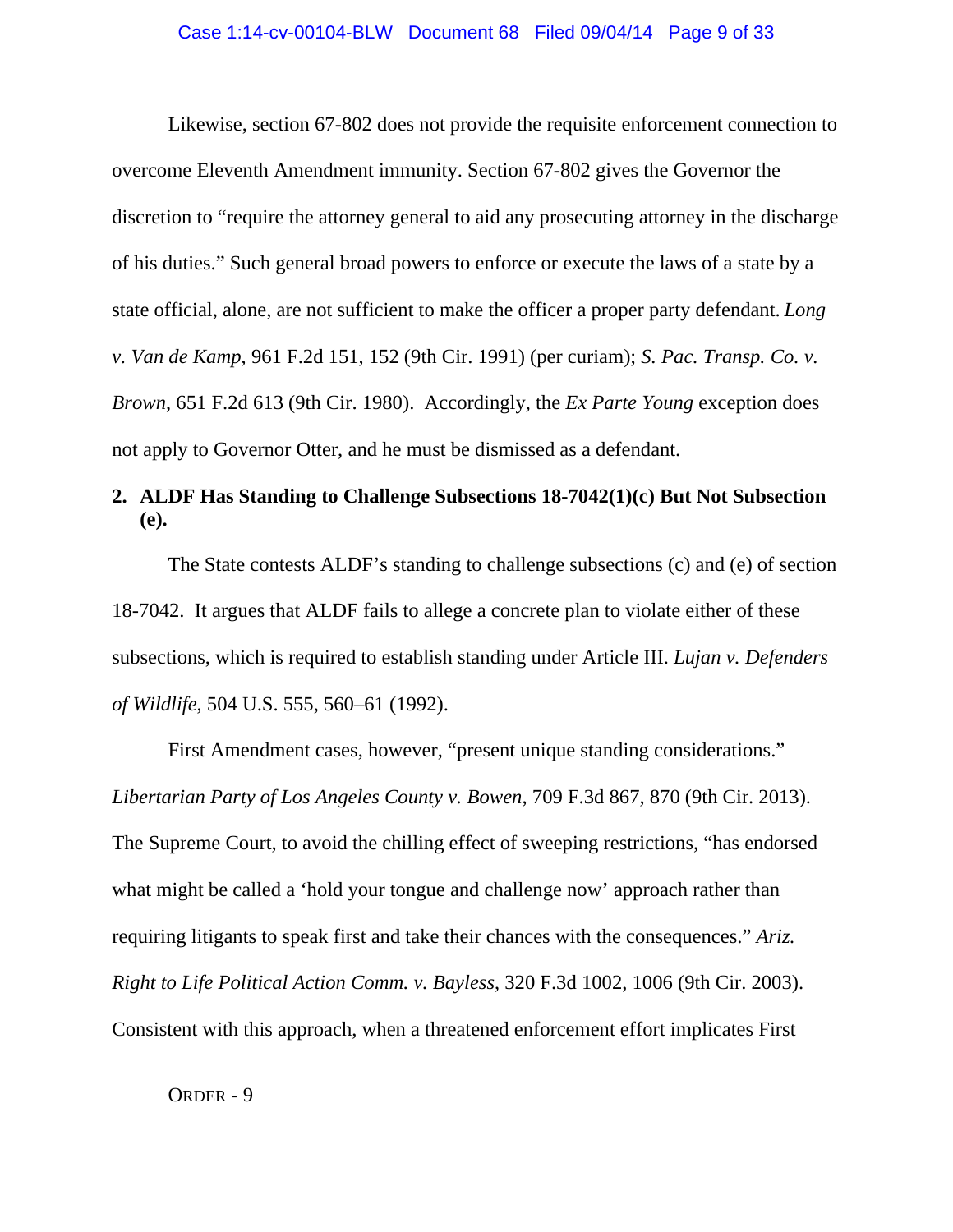### Case 1:14-cv-00104-BLW Document 68 Filed 09/04/14 Page 10 of 33

Amendment rights, "the inquiry tilts dramatically toward a finding of standing." *Id.* This means ALDF need only show they engage in a "course of conduct arguably affected with a constitutional interest and that there is a credible threat that the provision will be invoked against the plaintiff." *Valle del Sol Inc. v. Whiting*, 732 F.3d 1006, 1015 (9th Cir. 2013).

In this case, ALDF has alleged a concrete plan to violate subsection (c) but not subsection (e).

Subsection (c) prohibits "[o]btain[ing] employment with an agricultural production facility by …misrepresentation with the intent to cause economic… injury to the facility's …business interests." The ADLF plans to obtain employment at agricultural facilities with the intent to expose illegal, inhumane, or unsafe behavior. *Compl*. ¶¶ 4, 33, 39, 41, 83, 84, 86, 90-94, 97-121. ALDF hopes that exposure of illegal or abusive behavior will result in boycotts, "food safety recalls, citations for environmental and labor violations, evidence of health code violations, plant closures, criminal convictions, and civil litigation," *id.* ¶ 4 – all of which could and likely would cause economic injury to an alleged violator's business. Because exposure of such conduct could hurt a facility's profits and reputation and economically injure its business, the Court believes that ALDF has alleged intent to violate subsection (c).

The State responds that ALDF does not allege *a specific* intent to cause economic injury to an agricultural production facility, and therefore it does not have standing. Such an argument could be used to persuade a jury to acquit ALDF of charges brought under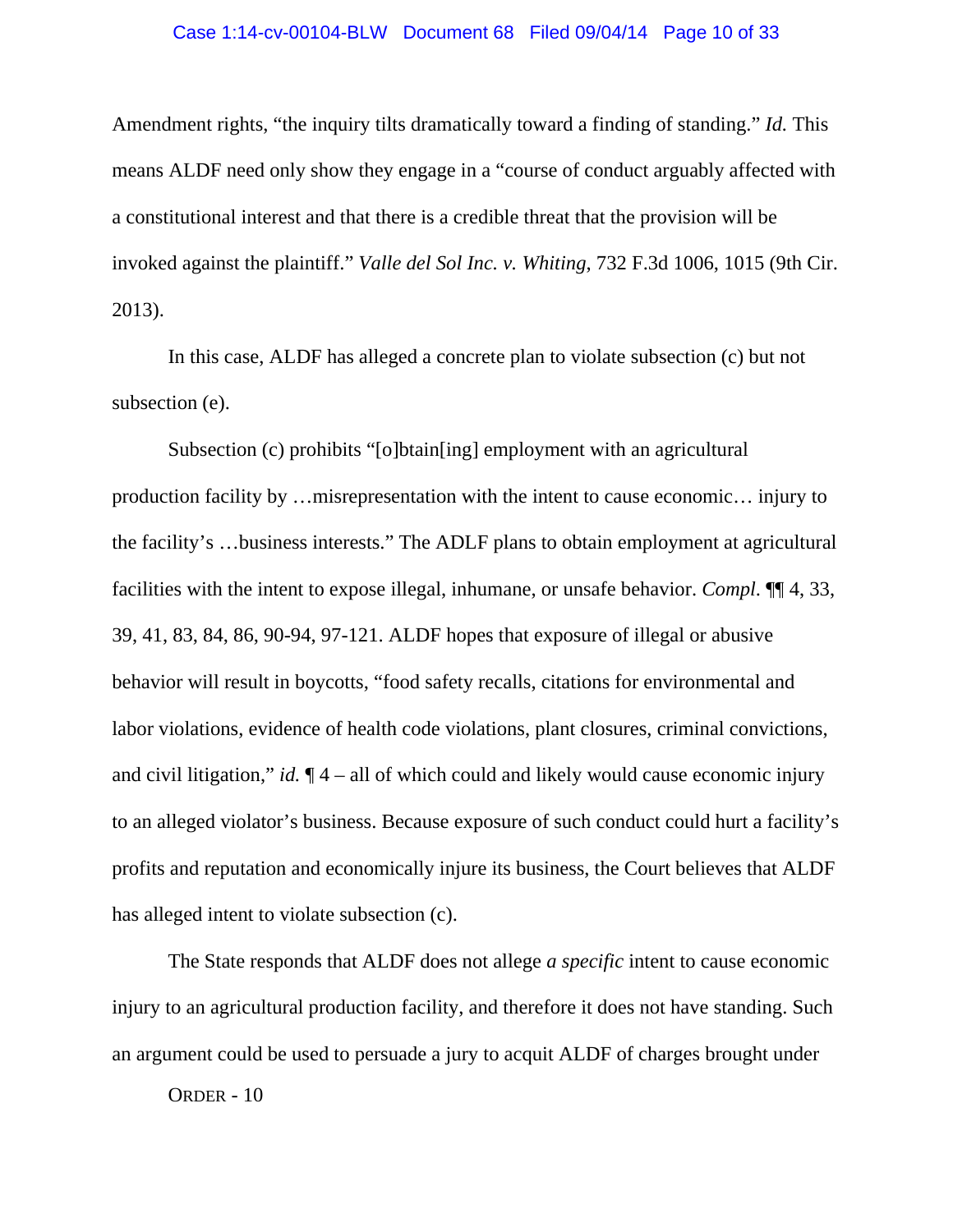## Case 1:14-cv-00104-BLW Document 68 Filed 09/04/14 Page 11 of 33

the statute, but it would not necessarily save it from the prosecution itself. Rarely do prosecutors have direct evidence of intent; instead, they often must ask a jury to infer intent from a defendant's actions. In this case, because a natural consequence of exposing animal abuse at an agricultural production facility is economic injury, intent could be implied by the act of exposing abuse. This could subject ALDF to prosecution under section 18-7042. Therefore, there is a credible threat that the provision will be invoked against ALDF. This is enough to establish standing to challenge subsection (c).

By contrast, ALDF has not alleged intent to violate subsection (e), which prohibits "caus[ing] physical damage or injury to [an] agricultural facility's operations." ALDF does not allege intent to cause "physical" damage or injury. And the Court finds unpersuasive its argument that "physical" only modifies "damage" and not "injury," so that a showing of physical injury is not required by the literal language of the statute.

The "most natural grammatical reading" of the statute is that the initial adjective, "physical," modifies both "damage" and "injury." *See, e.g., U.S. v. X-Citement Video, Inc.*, 513 U.S. 64 (1994) (holding that the "most natural grammatical reading" of a statute is that an initial adverb modifies each verb in a list of elements of a crime). If the legislature intended to sever "physical" from "injury," it would have criminalized the act of causing "injury or physical damage." Why would the legislature use the redundant and awkward phrasing of "physical damage or physical injury"? The Fourth Amendment, for example, does not protect against "unreasonable searches and unreasonable seizures."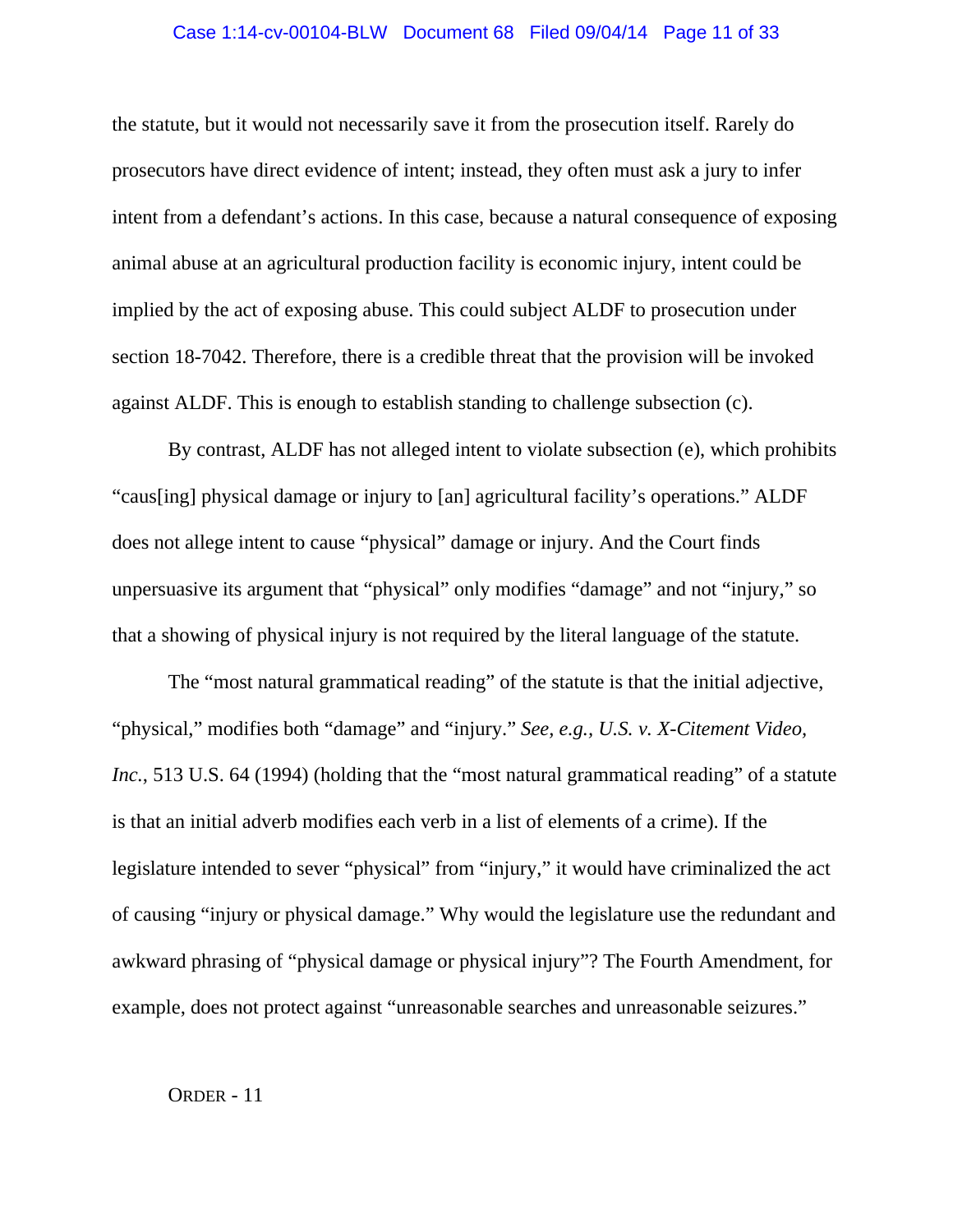And the drafters, by putting the modifier, "unreasonable" in front of only the initial term "searches," surely did not intend to prohibit *all* seizures, unreasonable or not.

In short, the Court cannot give credence to ALDF's argument that "physical" only modifies "damage." The Court will therefore dismiss ALDF's claim with respect to this provision.

### **3. ALDF Has Stated a Claim under the First Amendment.**

The State contends that section 18-7042 does not implicate the First Amendment because it is a generally applicable law aimed solely at wrongful conduct, not speech. Therefore, the State argues, ALDF's First Amendment claim should be dismissed.

# **A.** *The Rule of General Applicability Does Not Exempt Section 18-7042 from First Amendment Scrutiny.*

Relying primarily on the Supreme Court's decision in *Cohen v. Cowles Media Co.*, 501 U.S. 663, 665 (1991), the State argues that section 18-7042 escapes all First Amendment scrutiny because it "applies to a broad component of Idaho commerce and regulates conduct not just by individuals or organizations conducting 'undercover' or other investigations but by all persons." *Defs' Opening Br.* at 12, Dkt. 12-1. In *Cohen*, the Supreme Court held that the First Amendment did not prohibit a confidential source from recovering damages from a newspaper publisher who made and broke a promise of confidentiality given in exchange for information. *Id.* at 665. In reaching this conclusion, the Court explained, "generally applicable laws do not offend the First Amendment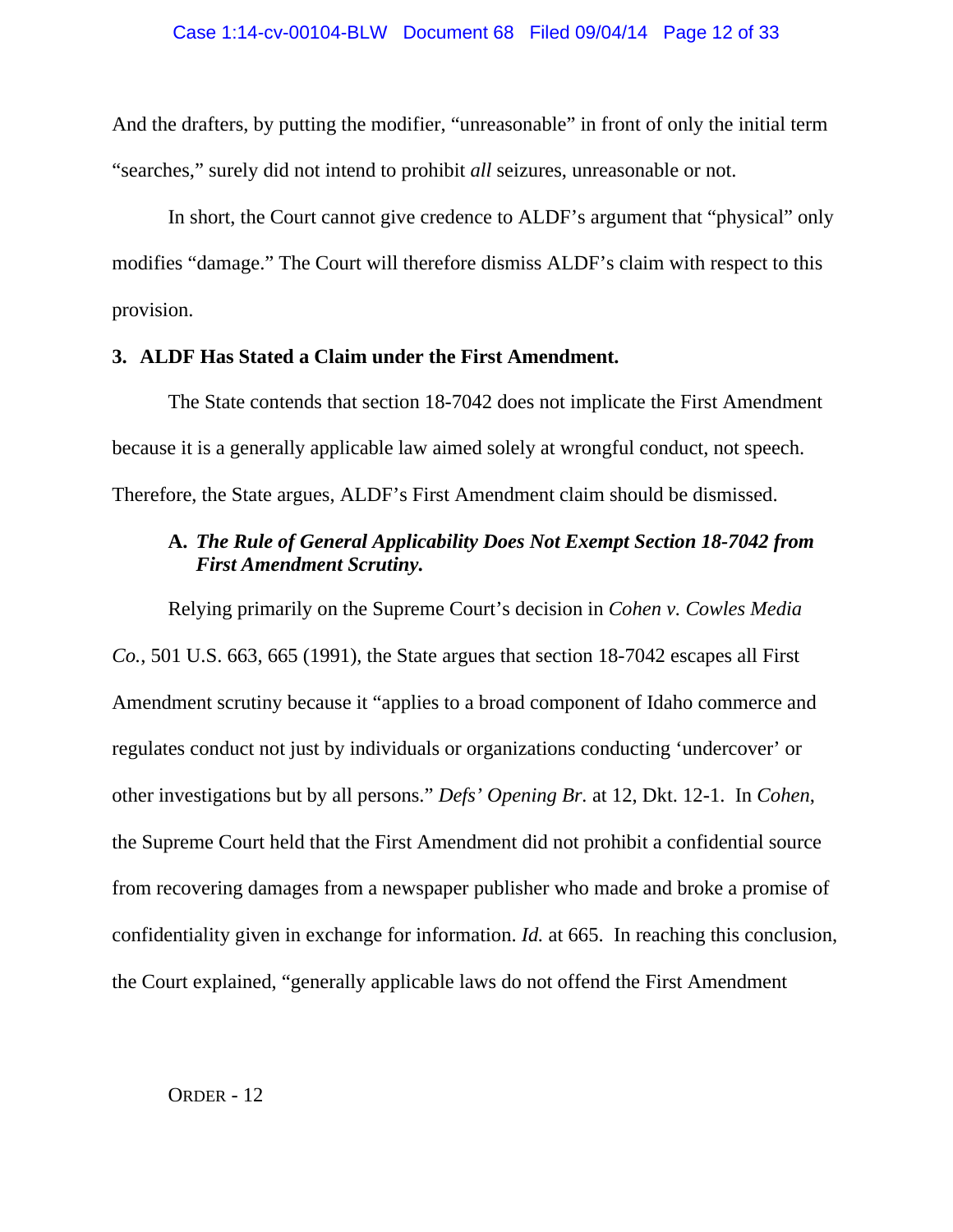### Case 1:14-cv-00104-BLW Document 68 Filed 09/04/14 Page 13 of 33

simply because their enforcement against the press has incidental effects on its ability to gather and report the news." *Id.* at 669.

In other words, *Cohen* teaches that the First Amendment does not grant the press special license to break the law in gathering and reporting news. *Id.* The press, just like the general public, must obey copyright laws, *Zacchini v. Scripps–Howard Broadcasting Co*., 433 U.S. 562, 576–579, and labor laws*, Associated Press v. NLRB*, 301 U.S. 103 (1937), and antitrust laws, *Associated Press v. United States*, 326 U.S. 1 (1945). *Id.*  Similarly, the press cannot escape liability for breaking enforceable promises, *Cohen*, 501 U.S. at 665, or for committing state common law torts, *Dietemann v. Time, Inc.*, 449 F.2d 245 (9th Cir. 1971).

But this rather unremarkable proposition – that the press must follow generally applicable, content-neutral laws in gathering the news – does not mean that section 18- 7042 automatically escapes First Amendment scrutiny because it is "generally applicable." To read *Cohen* so broadly would essentially eviscerate the First Amendment. As ALDF points out, if this were the rule, a law prohibiting all demonstrations, for example, would not implicate the First Amendment because it applies to all citizens equally. This simply is not the law. Even a generally applicable law may be subject to heightened scrutiny under the First Amendment. *Turner Broad. Sys., Inc. v. F.C.C.,* 512 U.S. 622 (1994). This is true even if the law does not directly regulate speech. *See, e.g., N.A.A.C.P. v. Claiborne Hardware Co.*, 458 U.S. 886 (1982) (interference with business relations); *Hustler Magazine, Inc. v. Falwell*, 485 U.S. 46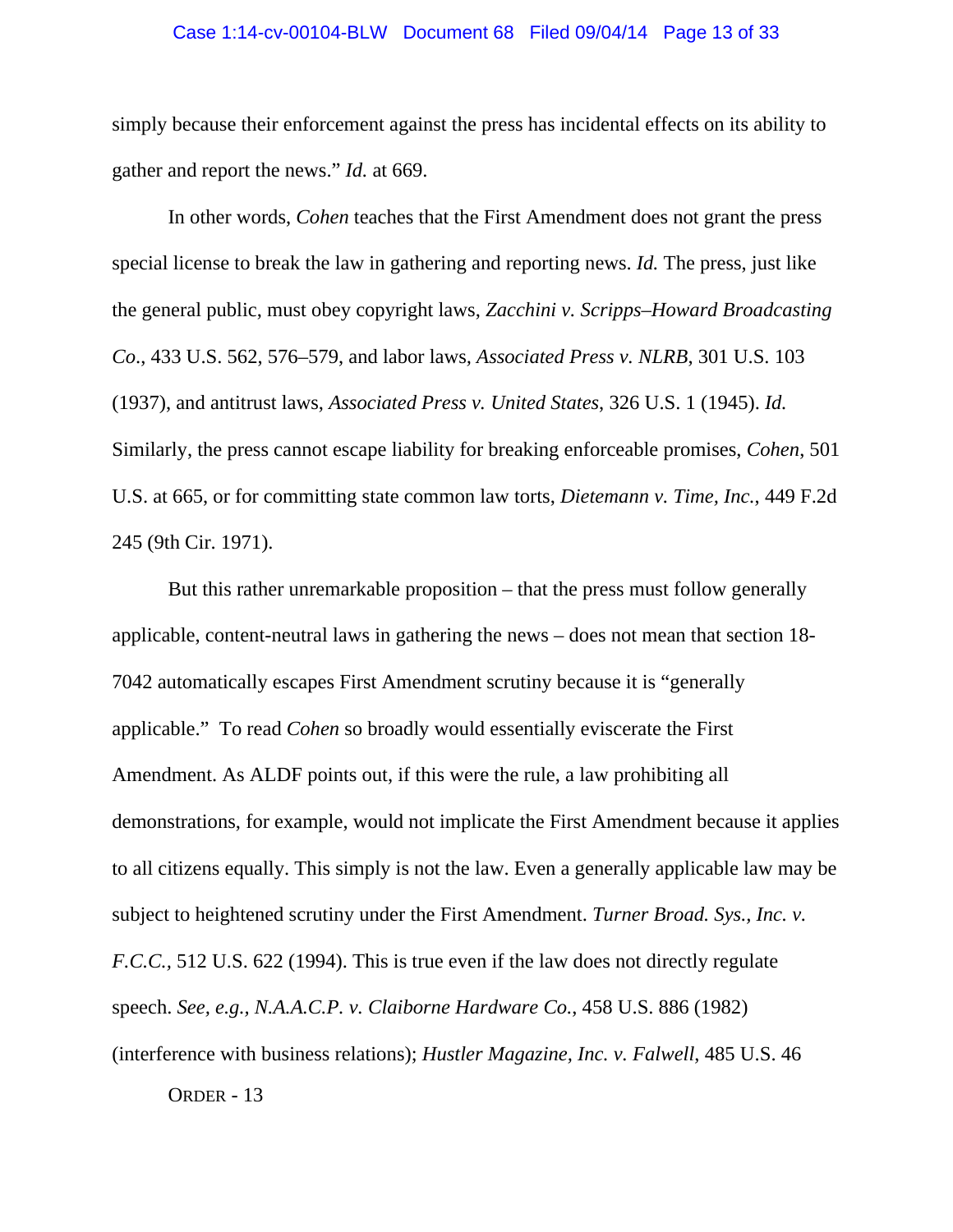### Case 1:14-cv-00104-BLW Document 68 Filed 09/04/14 Page 14 of 33

(1988) (intentional infliction of emotional distress); *Cohen v. California*, 403 U.S. 15 (1971) (breach of the peace). The fact that a law applies to all persons is the starting point for constitutionality, not the ending point.

Moreover, the Court questions whether section 18-7042 even qualifies as a "generally applicable law." *Cohen* involved a common tort claim, promissory estoppel, which was routinely applied to all citizens in similar circumstances. The Supreme Court found "little doubt that the Minnesota doctrine of promissory estoppel [was] a law of general applicability," as it did not target or single out the press but instead generally applied "to the daily transactions of all citizens of Minnesota." *Id.* at 670. The Court therefore refused to invalidate the plaintiff's promissory estoppel claim simply because the defendant was the press. *Id.*

By contrast, "laws that single out the press, or certain elements thereof, for special treatment pose a particular danger of abuse by the State, and so are always subject to at least some degree of heightened First Amendment scrutiny." *Turner Broad. System*, 512 U.S. at 640 (internal quotation marks and citation omitted). ALDF alleges that section 18-7042 specifically targets undercover investigators who intend to publish videos they make through the press and seeks to suppress speech critical of animal agricultural practices. If ALDF's allegations prove true – that the law was not designed as a generally applicable prohibition on fraud or trespass or conversion, but rather as an indirect penalty for criticizing animal agriculture – the Court would have to apply at least some degree of heightened scrutiny.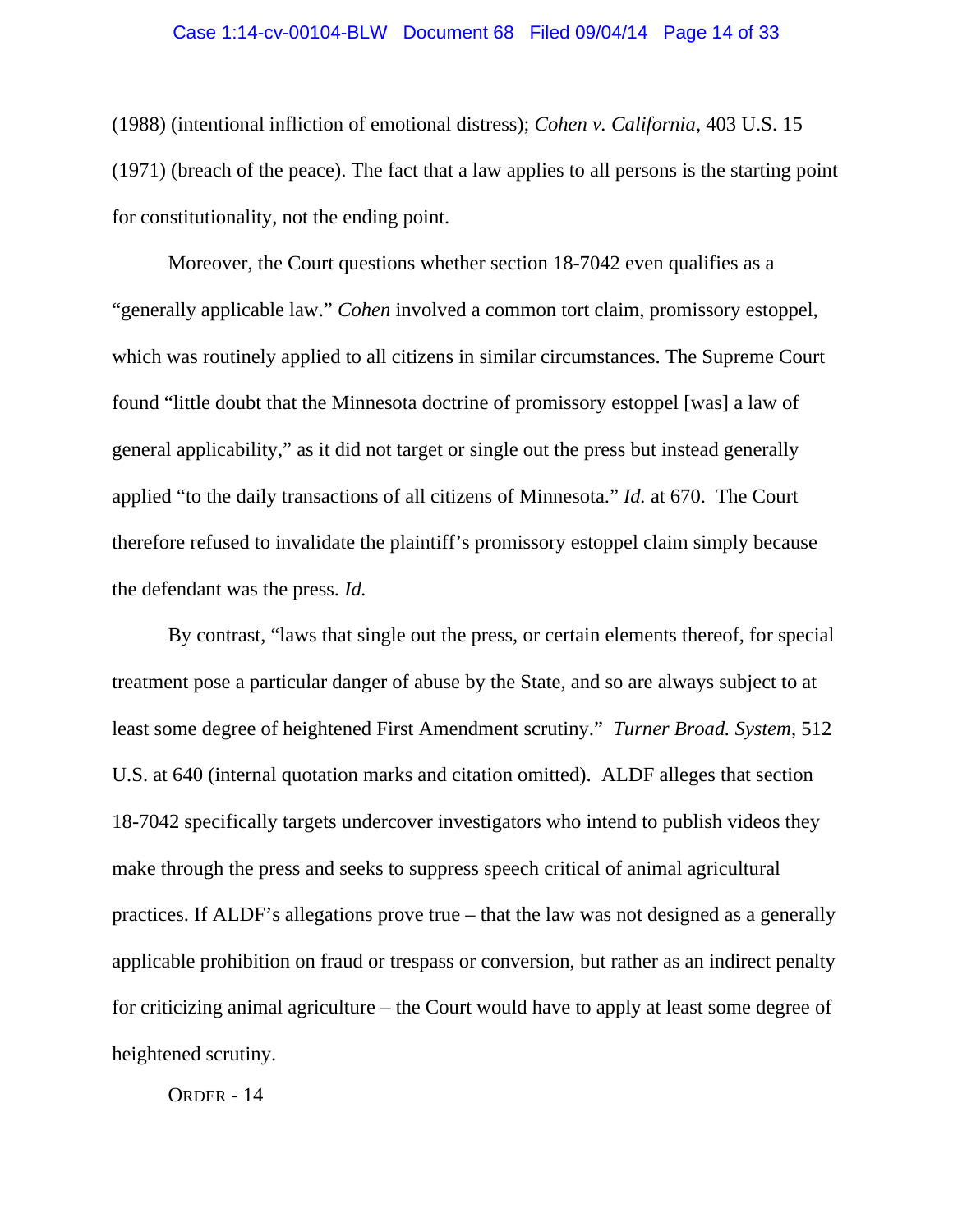To further distinguish this case from *Cohen*, it should also be noted that the plaintiff in *Cohen* sought only compensatory damages, which the majority did not view as "a form of punishment." *Cohen*, 501 U.S. a 670. The statute at issue here, however, mandates state-imposed criminal sanctions, which are undeniably a form of punishment. This distinction alone places this case in an entirely different category than *Cohen*, and brings it closer to *Smith v. Daily Mail Publishing Co*., 443 U.S. 97 (1979), where the Supreme Court held that the state cannot make it a crime to publish lawfully obtained, truthful information about a matter of public significance, "absent a need to further a state interest of the highest order." *Id.* at 103. By providing victim-restitution damages for violations of section 18-7042, the State here may be doing just that and would therefore need to articulate a very compelling state interest to justify application of criminal penalties.

### **B.** *Section 18-7042 Regulates Speech.*

The second part of the State's argument – that section 18-7042 regulates only conduct and not speech or other expressive activity – is likewise unpersuasive. Section 18-7042 bans certain misrepresentations, which is a ban on pure speech, as well as audiovisual recordings, which is a ban on conduct preparatory to speech. As discussed below, both types of expressive activity, in the context of this case, are protected speech.

The Court's finding that the provisions regulate speech is significant because "[r]egulations that inhibit speech must comport with the requirements of the First Amendment." *Valle Del Sol Inc. v. Whiting*, 709 F.3d 808, 817 (9th Cir. 2013). To make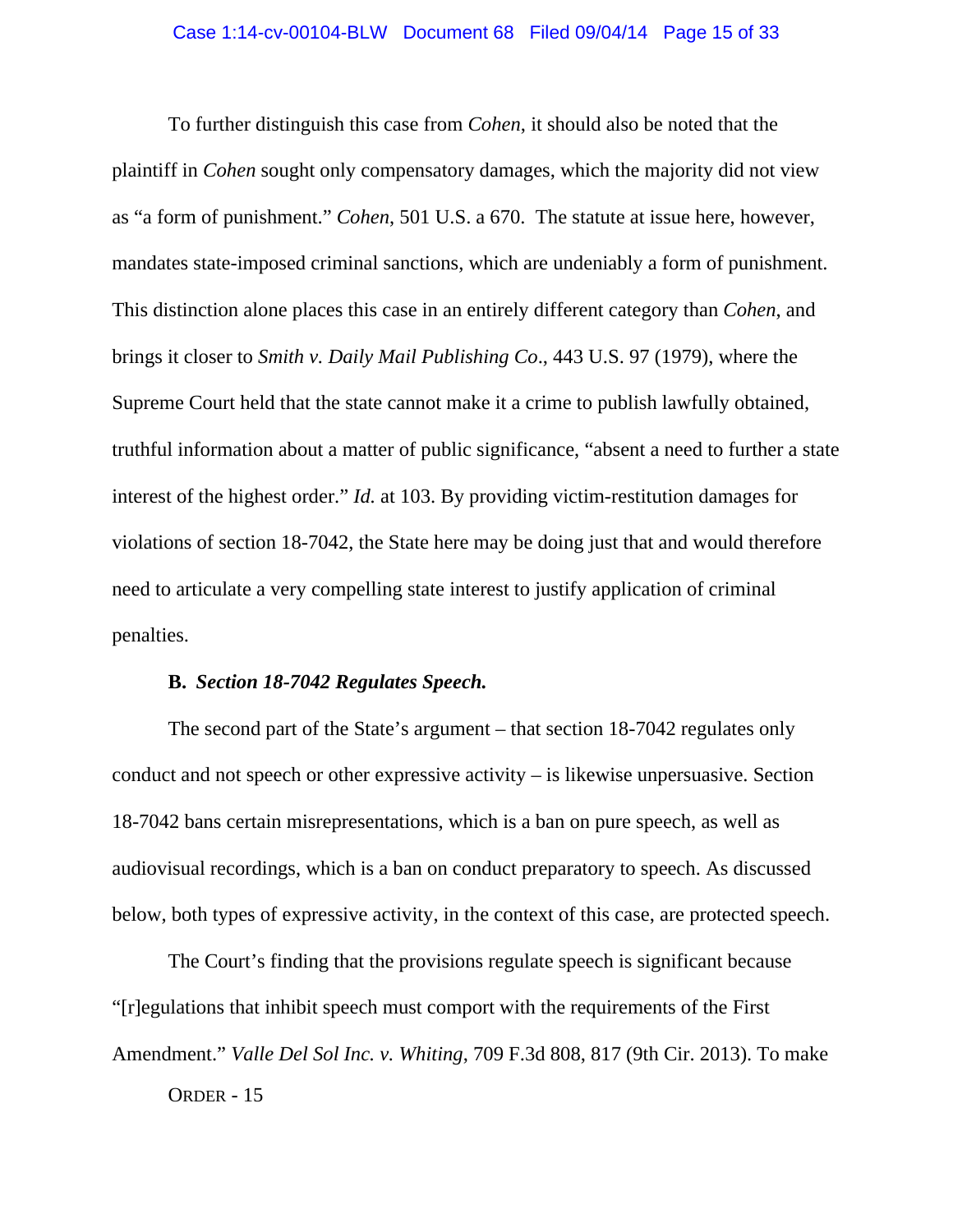### Case 1:14-cv-00104-BLW Document 68 Filed 09/04/14 Page 16 of 33

this determination whether section 18-7042 violates the First Amendment, the Court must balance the government's interest in protecting private property against the burden section 18-7042 places on protected speech. How the Court will conduct this balancing depends on a number of factors, including whether the regulation is content-based or content-neutral. *Id.*

Below, the Court addresses whether section 18-7042 implicates protected speech and is therefore subject to First Amendment scrutiny. The Court also addresses whether section 18-7042 is content-based or content-neutral. The Court, however, does not reach, through this motion to dismiss, the ultimate question of whether Idaho's interest in protecting private property justifies its restriction on protected speech.

### *(1) Misrepresentation*

Section 18-7042 makes it a crime for a person to (1) gain access, (2) obtain records from, or (3) employment with agricultural production facilities through "force, threat, misrepresentation, or trespass." I.C.  $\S$  18-7042(1)(a)-(c). ALDF challenges these provisions, which ban certain misrepresentations, as a content-based suppression of protected speech.

False statements that do not constitute defamation, fraud, or perjury are fully protected speech. *United States v. Alvarez*, 132 S. Ct. 2537, 2544-45 (2012). "Even a false statement may be deemed to make a valuable contribution to public debate, since it brings about 'the clearer perception and livelier impression of truth, produced by its collision with error.'" *New York Times Co. v. Sullivan*, 376 U.S. 254, 279 n.19 (1964)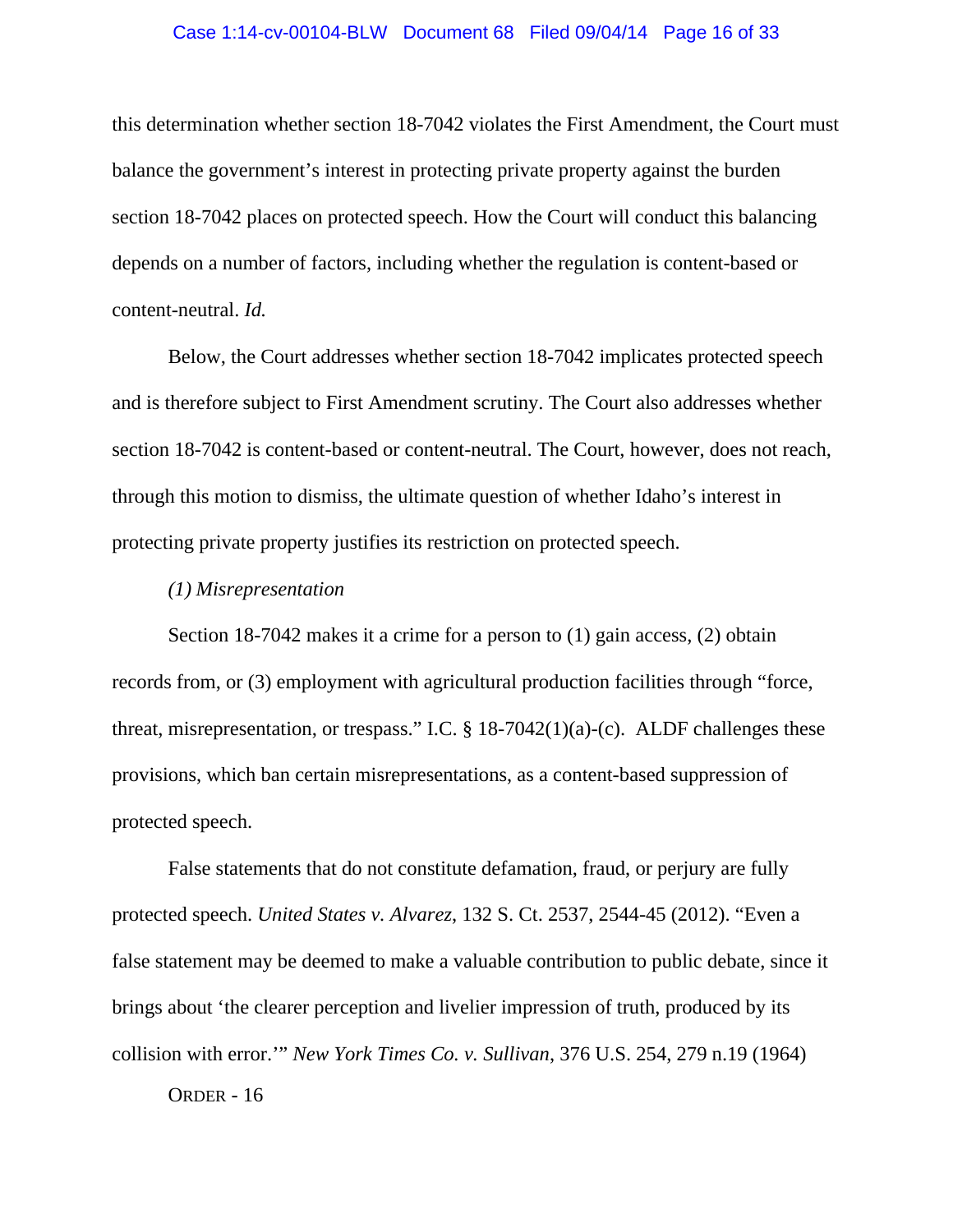## Case 1:14-cv-00104-BLW Document 68 Filed 09/04/14 Page 17 of 33

(quoting John Stuart Mill, *On Liberty* 15 (Oxford: Blackwell 1947)). Regardless, however, of whether a false statement contributes to the public discourse, it may be protected speech: "The First Amendment is a value-free provision whose protection is not dependent on the truth, popularity or social utility of the ideas and beliefs which are offered." *Meyer v. Grant*, 486 U.S. 414, 419 (1988) (internal quotation marks omitted).

The State responds that the misrepresentation provisions actually prohibit "certain forms of conduct  $-e.g.$  trespass and conversion  $-$  that enjoy no First Amendment protection at all." *Defs' Reply* at 4, n.1, Dkt. 35. In making this argument, the State correctly notes that consent is a defense to both trespass and conversion, but consent induced by misrepresentation can vitiate the consent. *Restatement (Second) of Torts* § 173. Invoking this rule – that misrepresentation vitiates consent – the State reasons that section 18-7042, by prohibiting certain misrepresentations, actually prohibits trespass and conversion, not speech.

There are several problems with this argument. First, it is a fallacy to suggest, as the State does, that the misrepresentation provisions prohibit only conduct and not speech. Under no reading of the statute does a prohibition against telling lies become a prohibition of conduct. False speech is still speech – period. And, as previously noted, even false speech may deserve some First Amendment protection. In fact, in some circumstances, a law criminalizing misrepresentation may be facially content-based and must satisfy the "most exacting scrutiny." *Alvarez*, 2548. The State cannot deflect this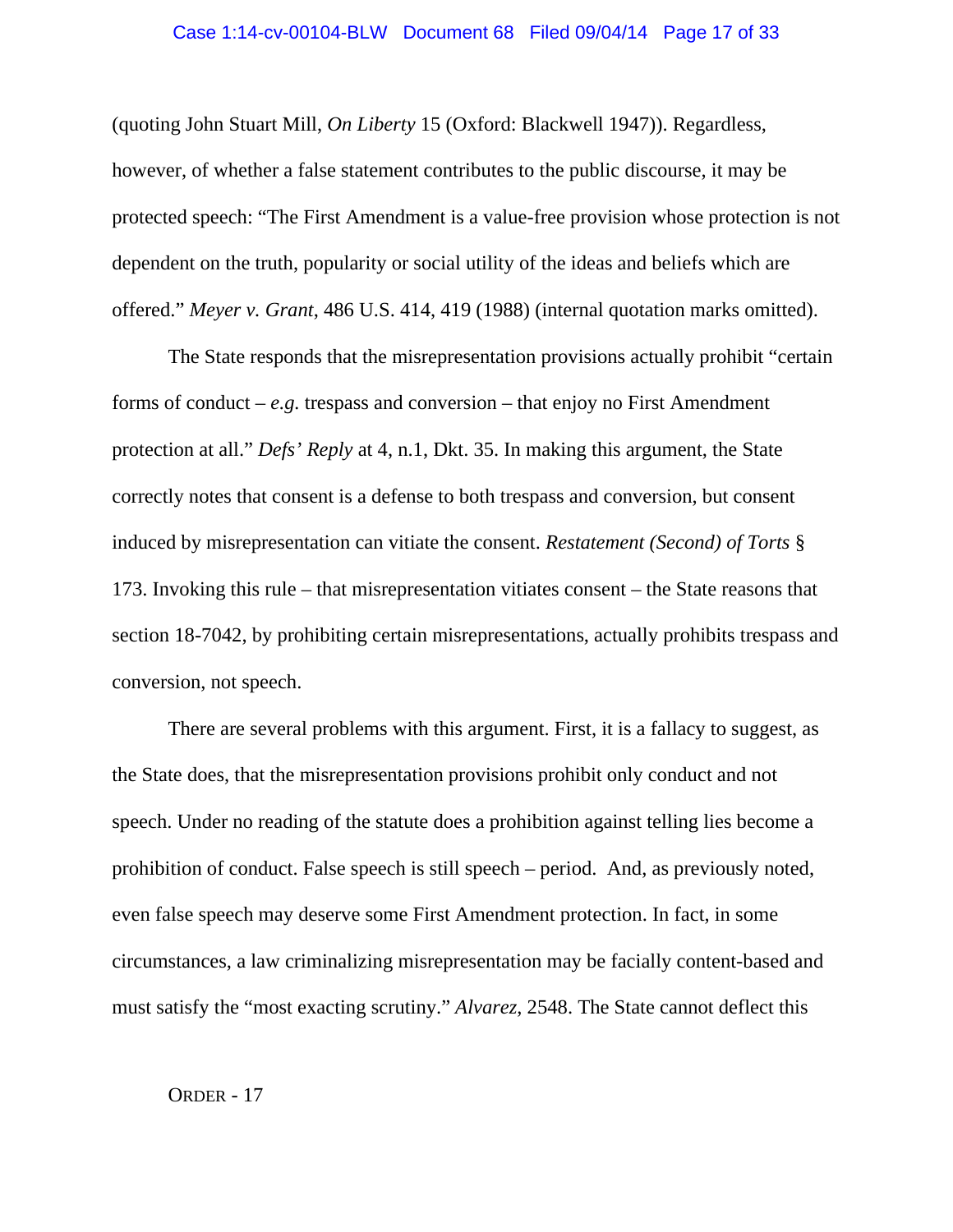### Case 1:14-cv-00104-BLW Document 68 Filed 09/04/14 Page 18 of 33

exacting scrutiny by trying to re-characterize what is unequivocally speech – telling lies (or omitting truths) – as conduct.

Second, the State's interpretation of section 18-7042 as prohibiting only trespass and conversion does not withstand the application of basic canons of statutory construction. Section 18-7042 explicitly prohibits trespass on agricultural production facilities. Yet, the State contends that the clause criminalizing certain misrepresentations really criminalizes trespass on agricultural facilities. Taking the State at its word, the statute would make it a crime for a person to (1) gain access to (2), obtain records from, or (3) employment with agricultural production facilities through "force, threat, [trespass], or trespass." I.C.  $\S$  18-7042(1)(a)-(c). As this exercise illustrates, the State's proposed interpretation would make the statutory language prohibiting misrepresentation superfluous, which violates the basic principle that courts give effect, if possible, to every word of a statute. *See, e.g., Bowsher v. Merck & Co*., 460 U.S. 824, 833 (1983).

The Court must therefore conclude that section 18-7042's ban on certain misrepresentations prohibits more than just trespass or conversion. Indeed, a misrepresentation does not always vitiate consent. *See, e.g., Desnick v. Am. Broad. Cos.,*44 F.3d 1345, 1351 (7th Cir. 1995). And not all lies to gain access to property or documents or to secure employment are actionable. *See, e.g., Med. Lab. Mgmt. Consultants v. Am. Broad. Cos.*, 306 F.3d 806, 820 (9th Cir. 2002); *Food Lion, Inc. v. Capital Cities/ABC, Inc*., 194 F.3d 505, 518 (4th Cir. 1999) ("The jury's finding of trespass therefore cannot be sustained on the grounds of resume misrepresentation.").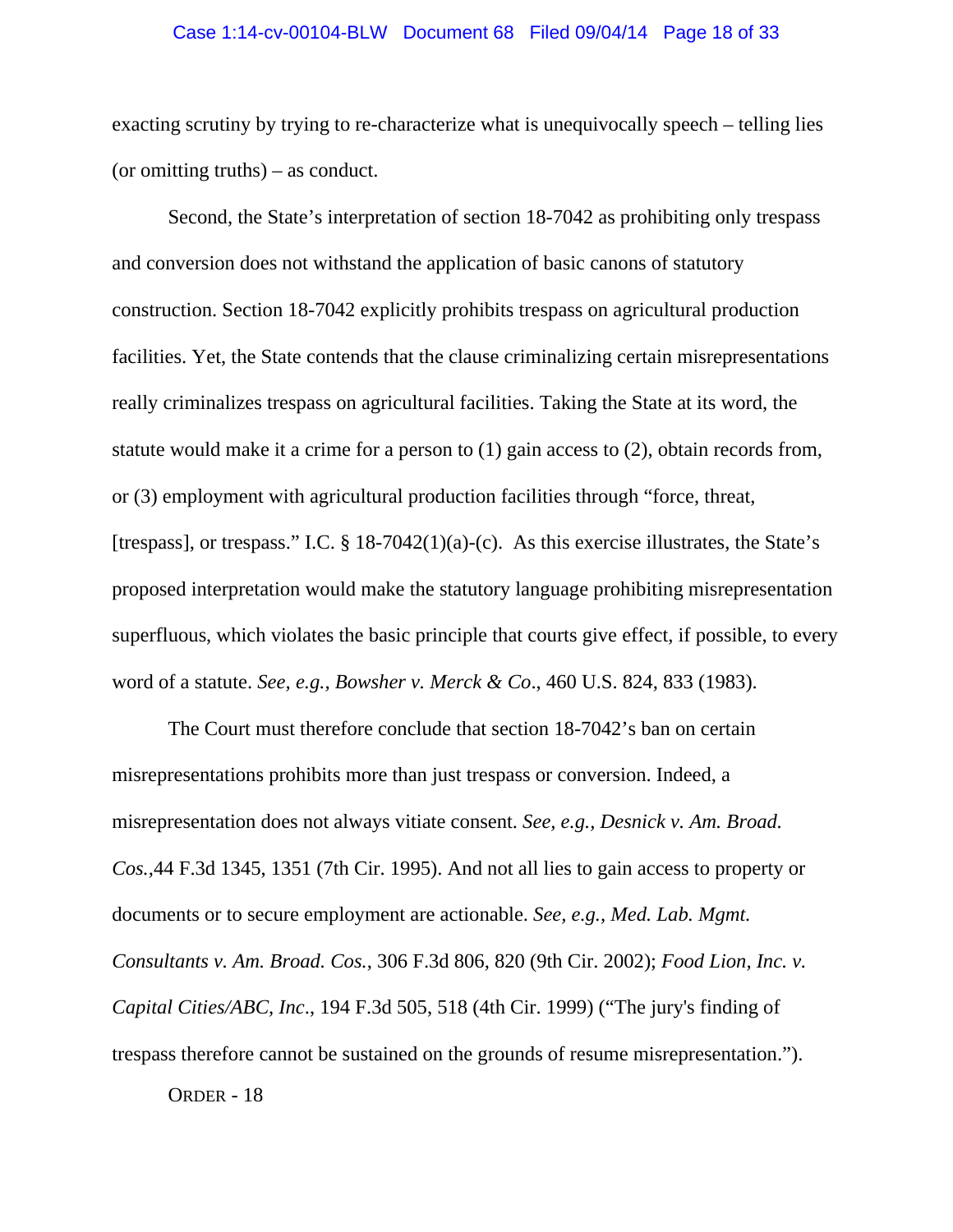### Case 1:14-cv-00104-BLW Document 68 Filed 09/04/14 Page 19 of 33

A protected union activity known as "salting" is a prime example of the legal use of misrepresentation to gain access to a worksite. *Trades Council Amicus Curiae Br.* at 3, Dkt. 30-1. Because union organizers are often denied access to worksites, unions have turned to salting, "which is to send paid union representatives to apply for positions which, if secured, would enable them as employees to solicit support among coworkers for union representation." *Id.* A salter frequently lies about or omits his or her union affiliation on an employment application because identifying oneself as a union organizer may preclude an offer of employment. *Id.* Salting is not only legal but is actually protected activity under the National Labor Relations Act. *NLRB v. Town & Country Elec*., 516 U.S. 85, 96, (1995). Because salting is protected union activity, presumably the lies a salter tells to obtain employment would be protected speech – and not a trespass. This example squarely demonstrates that the misrepresentation provisions do encompass protected speech.

The State also suggested during oral argument that the "with the intent to cause economic or other injury" requirement present in subsection (1)(c) saves it from First Amendment scrutiny. It does not.

Certainly, misrepresentations designed to cause material harm are not protected by the First Amendment. *Alvarez*, 13 S.Ct. at 2546. But in this case the limited misrepresentations ALDF says it intends to make – affirmatively misrepresenting or omitting political or journalistic affiliations, or affirmatively misrepresenting or omitting certain educational backgrounds – will most likely not cause any material harm to the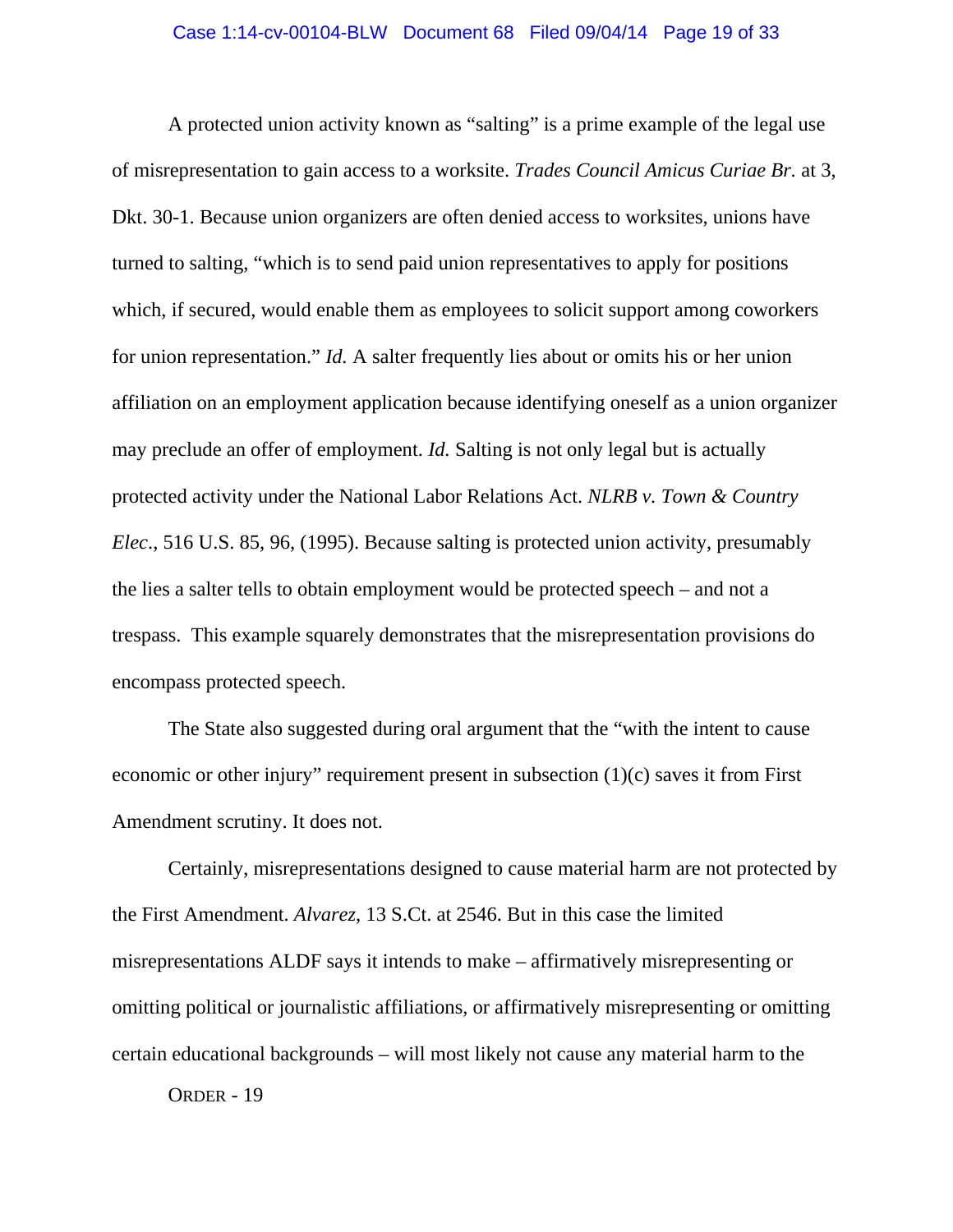### Case 1:14-cv-00104-BLW Document 68 Filed 09/04/14 Page 20 of 33

deceived party. To illustrate, if an undercover investigator omits certain facts, like political affiliations, to secure employment with agricultural facility and then publishes a false story, the harm would stem from the publication of the false story, not the lies told to gain access to the facility. And the facility owner could seek damages for defamation. Conversely, if an undercover investigator lies to get a job at an industrial agricultural facility and then publishes a true story revealing the conditions present at the facility without causing any other harm to the facility, there is no compensable harm for fraud. *See, e.g., Food Lion, Inc. v. Capital Cities/ABC, Inc*., 194 F.3d 505, 512-513 (4th Cir. 1999). Thus, such misrepresentations would be protected speech because they are not made to cause material harm to an agricultural production facility but to expose truths about the agricultural industry.6

In sum, the Court finds that the misrepresentations section 18-4072 criminalizes are entitled to at least some First Amendment protection.

# *(2) Ban on Audiovisual Recording*

Section 18-7042 also makes it a crime for any person – no matter how they gained access to the facility – from making audio or video recordings without the facility owner's consent. I.C. § 18-7042(1)(d). The State justifies this ban on audiovisual

 $\overline{a}$ 

 $6$  The Court recognizes that this analysis may appear to conflict with the standing analysis. But the question of whether a plaintiff has standing to bring a First Amendment claim is vastly different than whether a statute regulates protected speech.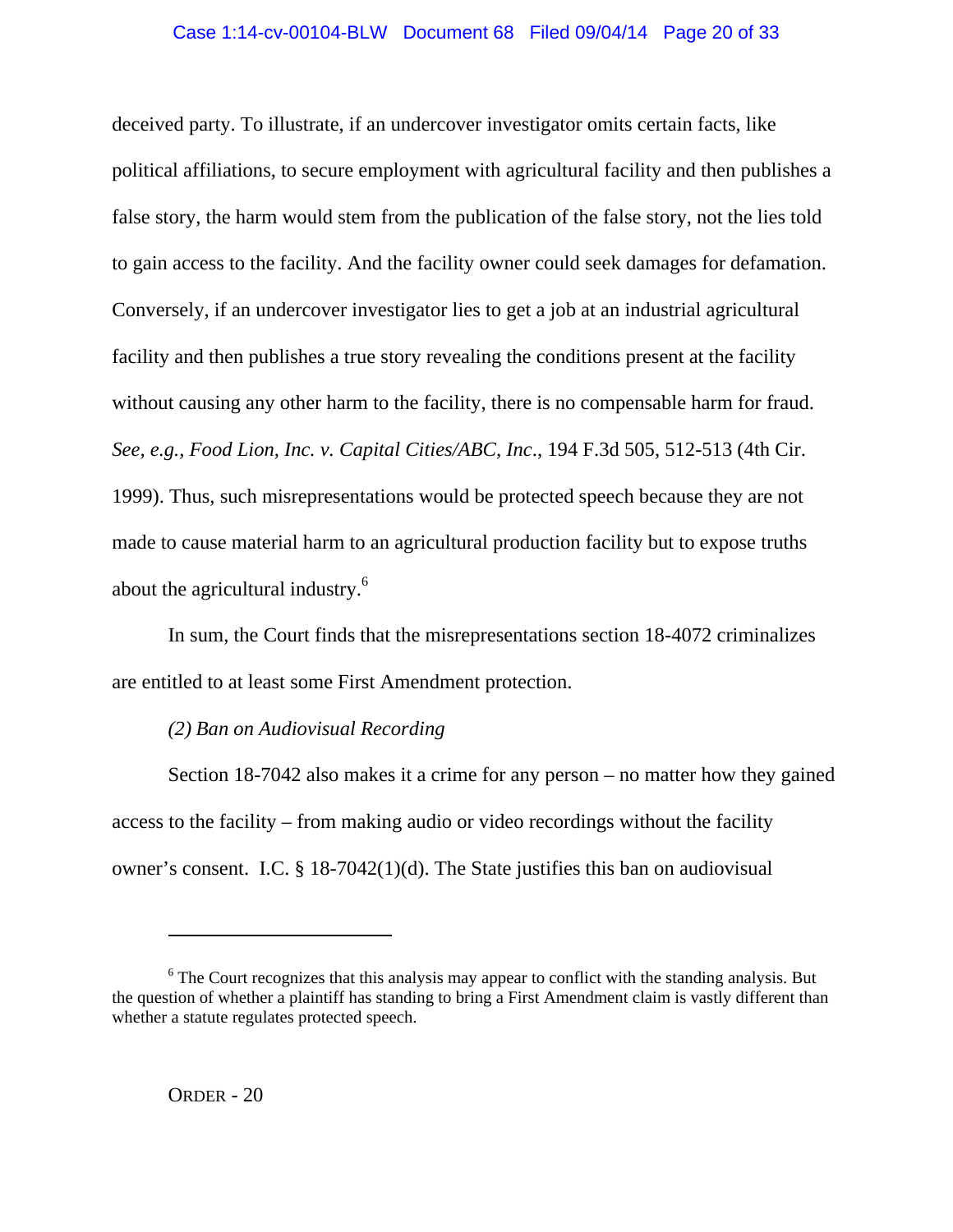## Case 1:14-cv-00104-BLW Document 68 Filed 09/04/14 Page 21 of 33

recording as a regulation on conduct that does not directly limit the dissemination of speech. But "laws enacted to control or suppress speech may operate at different points in the speech process." *Citizens United v. FEC*, 558 U.S. 310, 336 (2010). Limits on campaign finance, for example, implicate the First Amendment because the money at issue enables subsequent political speech. *Buckley v. Valeo*, 424 U.S. 1, 19 (1976). In this same vein, the "act of making an audio or audiovisual recording is necessarily included within the First Amendment's guarantee of speech and press rights as a corollary of the right to disseminate the resulting recording." *ACLU v. Alvarez*, 679 F.3d 583, 597 (7th Cir. 2012).

In fact, an undercover investigator who never publishes a video after surreptitiously filming a facility's operations will likely never be punished for the filming because, in most cases, authorities will not become aware of a violation of the statute until a video is published. Authorities will therefore only enforce the statute against investigators who choose to publish their videos. A law that expressly punished activists for publishing videos of agricultural operations would be considered a regulation of speech. As enforcement of section 18-7042 will likely have the same effect, it too should be considered a regulation of speech. The Court therefore finds that the ban on unauthorized audiovisual recording restricts speech and is subject to First Amendment scrutiny.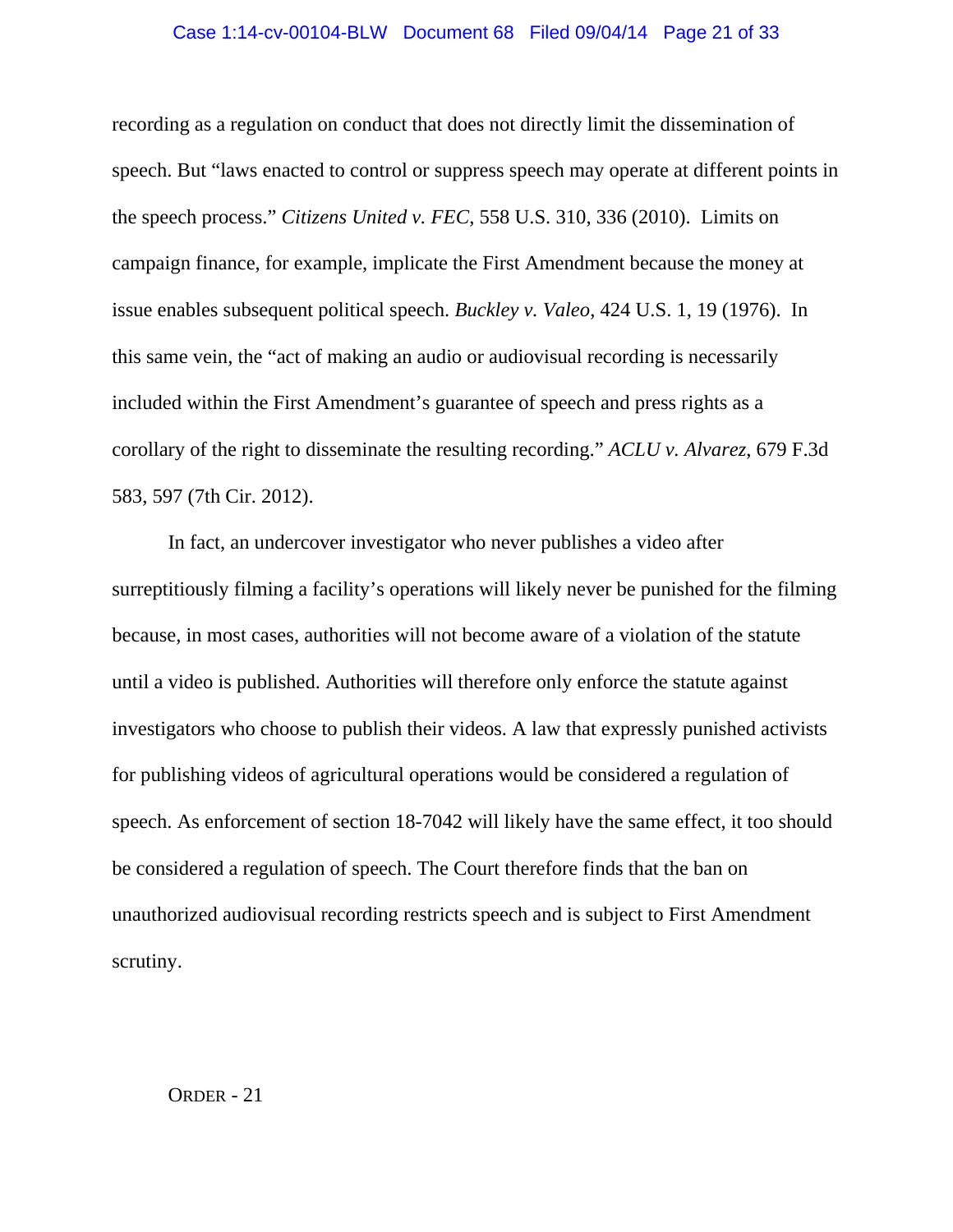### **C.** *Strict Scrutiny Applies to Section 18-7042.*

The State may regulate protected speech. But those restrictions generally must be content-neutral. Content-based restrictions on speech presumptively violate the First Amendment. *City of Renton v. Playtime Theatre*s, 475 U.S. 41, 47 (1986). A state is prohibited from restricting protected activity based on its content because such laws threaten to "manipulate the public debate through coercion rather than persuasion," *Turner Broad. Sys., Inc. v. FCC*, 512 U.S. 622, 641 (1994), and allow government to "effectively drive certain ideas or viewpoints from the marketplace." *R.A.V. v. City of St. Paul*, 505 U.S. 377, 387 (1982). Content-based exemptions may pass constitutional muster only if they are the least restrictive means to further a compelling interest. *See Hoyle v City of Oakland*, 653 F.3d 835, 853 (9th Cir. 2011).

"A regulation is content-based if either the underlying purpose of the regulation is to suppress particular ideas or if the regulation, by its very terms, singles out particular content for differential treatment." *Berger v. City of Seattle*, 569 F.3d 1029, 1051 (9th Cir. 2009) (en banc) (citation omitted). On its face, section 18-7042 targets one type of speech – speech concerning "the conduct of an agricultural production facility's operations," I.C. § 18-7042, – but leaves unburdened other types of speech at an agricultural production facility. An employee who films, without the owner's consent, animals being abused on a farm may be prosecuted and fined for violating section 18- 7042; but an employee who films, without consent, the farm owner's children (presuming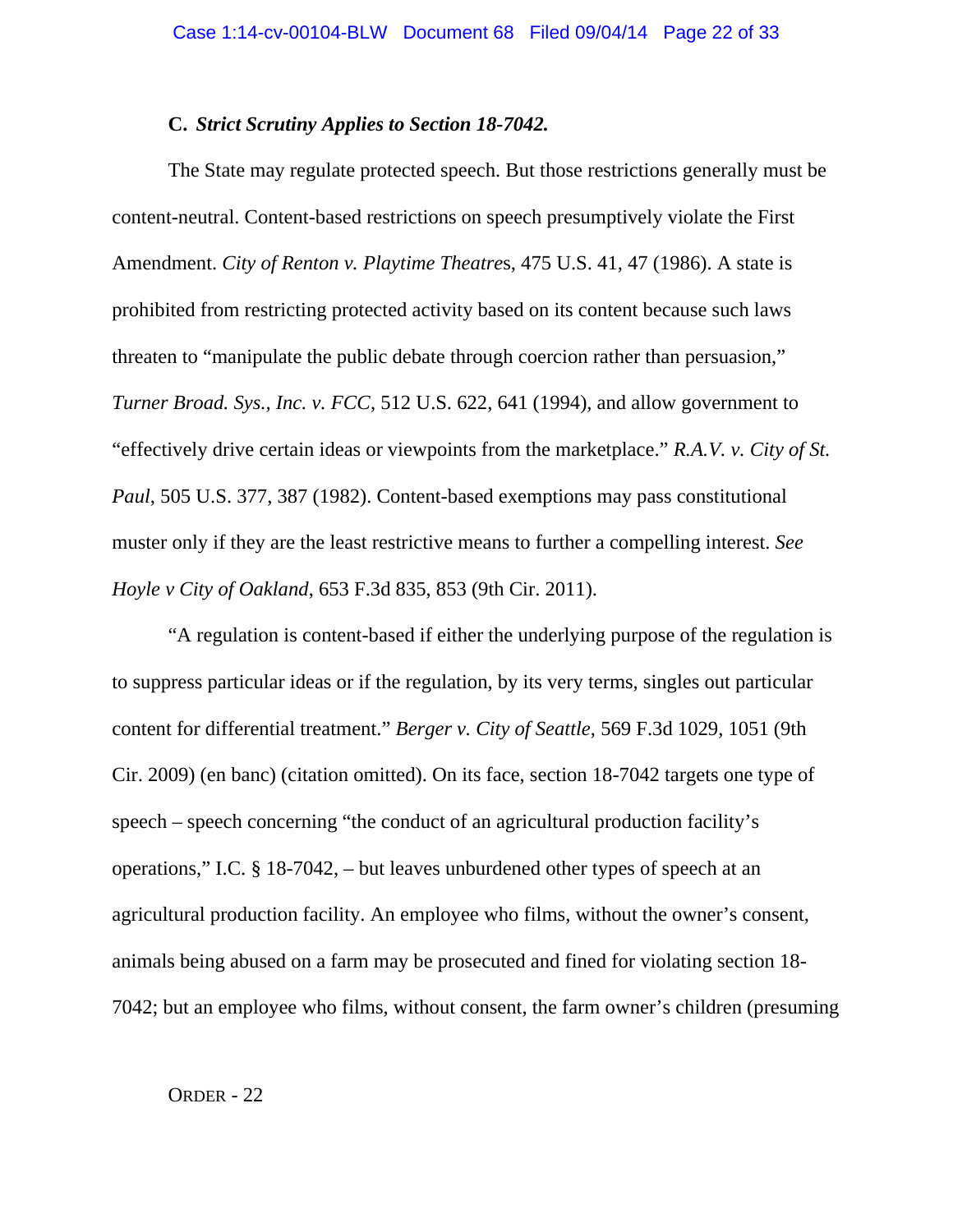## Case 1:14-cv-00104-BLW Document 68 Filed 09/04/14 Page 23 of 33

the children are only visiting the facility and not working), may not. Section 18-7042 is therefore content based.

This conclusion is buttressed by the legislative history. *Valle Del Sol, Inc. v. Whiting*, 709 F.3d 808, 819 (9th Cir. 2013) (relying, in part, on legislative history to determine that day laborer provision was content-based). ADLF's complaint contains various statements from Idaho legislators suggesting a content-based legislative purpose of silencing animal activists. *Compl.* ¶¶ 61–74. ALDF alleges that "Representative Pence was clear in her intent to prevent animal rights activists' speech, stating that by 'releasing the footage to the Internet . . . [and authoring] petitions calling for a boycott . . . the organizations involved [in an undercover investigation of a milk producer] then crossed the ethical line for me.'" *Id.* ¶ 66. ALDF also cites the statements of Representative Batt, who expressed a need to protect the dairy industry from 'the court of public opinion.'" *Id.* ¶ 68. ALDF further alleges that other legislators referred to animal rights activists as "terrorists," "extremists," "vigilantes," and "marauding invaders" for investigating and exposing animal agriculture facilities. *Id.* ¶¶ 62–64, 67, 69.

Section 18-7042's restitution provision also reinforces the conclusion that it is a content-based restriction. The law mandates a restitution award for double the loss, including "direct out-of-pocket losses or expenses," I.C. § 19-5304(1)(a), related to any violation of the statute. I.C. §18-7042(4). Other than physical damage to property, the most likely loss that would flow from a violation of section 18-7042 would be losses associated with the publication of a video critical of an agricultural facility's practices. In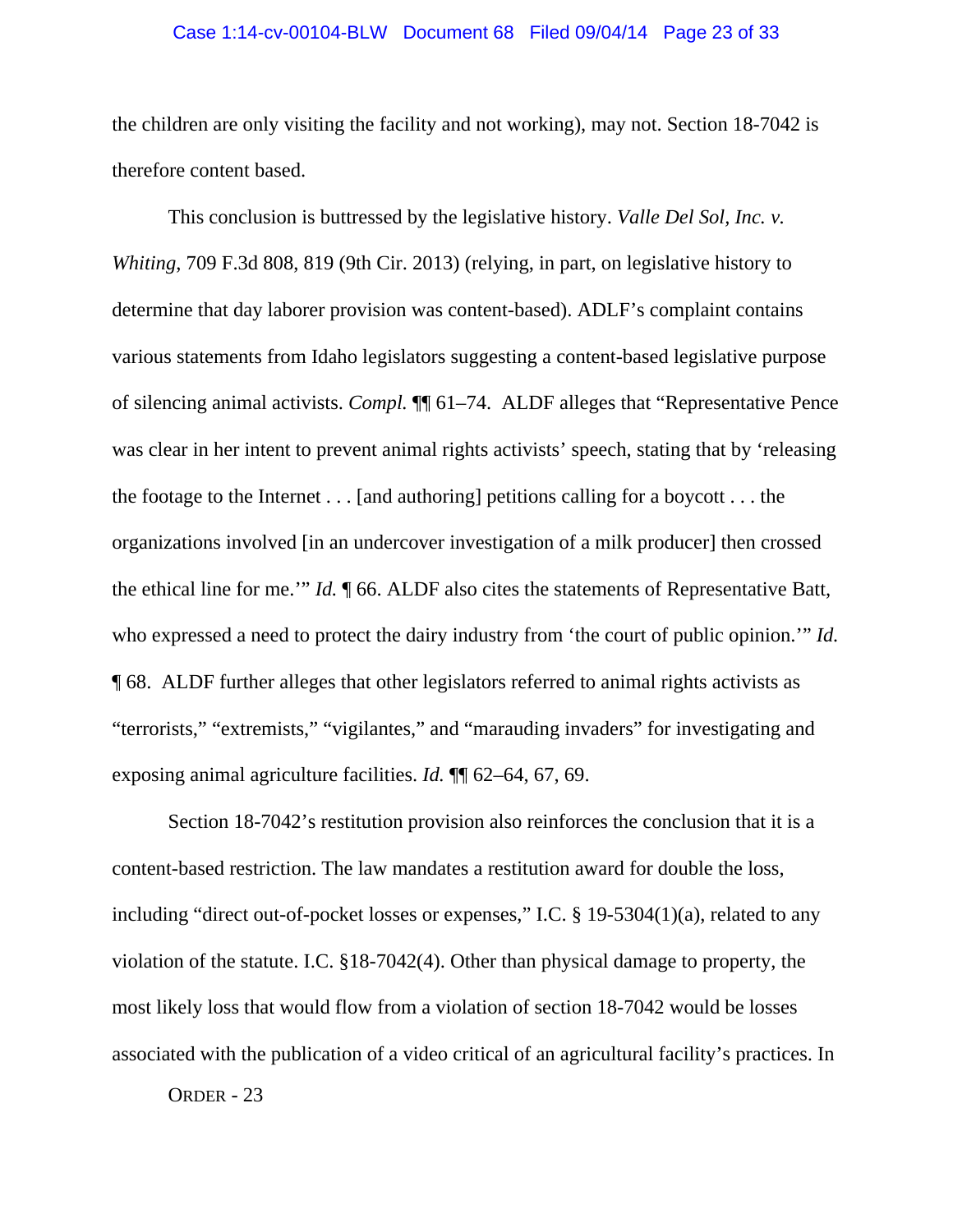### Case 1:14-cv-00104-BLW Document 68 Filed 09/04/14 Page 24 of 33

fact, the more successful an activist is in mobilizing public opinion against a facility by publishing a video or story critical of the facility the more the activist will be punished. Moreover, agricultural operations will be able to collect the same damages as in a libel action without satisfying the constitutional defamation standard, which the Supreme Court has expressly prohibited. *See Hustler*, 485 U.S. at 53.

It could even be said that section 18-7042 discriminates based on viewpoint. A regulation of speech is viewpoint based if it is motivated by the desire to suppress a particular viewpoint or it distinguished between speakers based on the viewpoint expressed. See *Berger v. City of Seattle*, 569 F.3d 1029, 1051 (9th Cir. 2009) (en banc). Section 18-7042 allows job applicants who make misrepresentations to secure employment with the goal of praising the agricultural facility to skate unpunished while punishing job applicants who misrepresent themselves with the intent of exposing abusive or unsafe conditions at the facility. I.C.  $\S$  18-7042(1)(c). Likewise, the law only prohibits unauthorized filming, so it is more likely that those who wish to portray the agricultural facility in a positive light will be allowed to film while those critical of the industry will not. By, in effect, privileging speech that is supportive of the agricultural industry, section 18-7042 impermissibly discriminates on viewpoint.

For all of these reasons, the Court concludes that I.C. § 18-7042 must survive the highest level of scrutiny to pass constitutional muster, and that ALDF has, under that standard, stated a colorable First Amendment claim.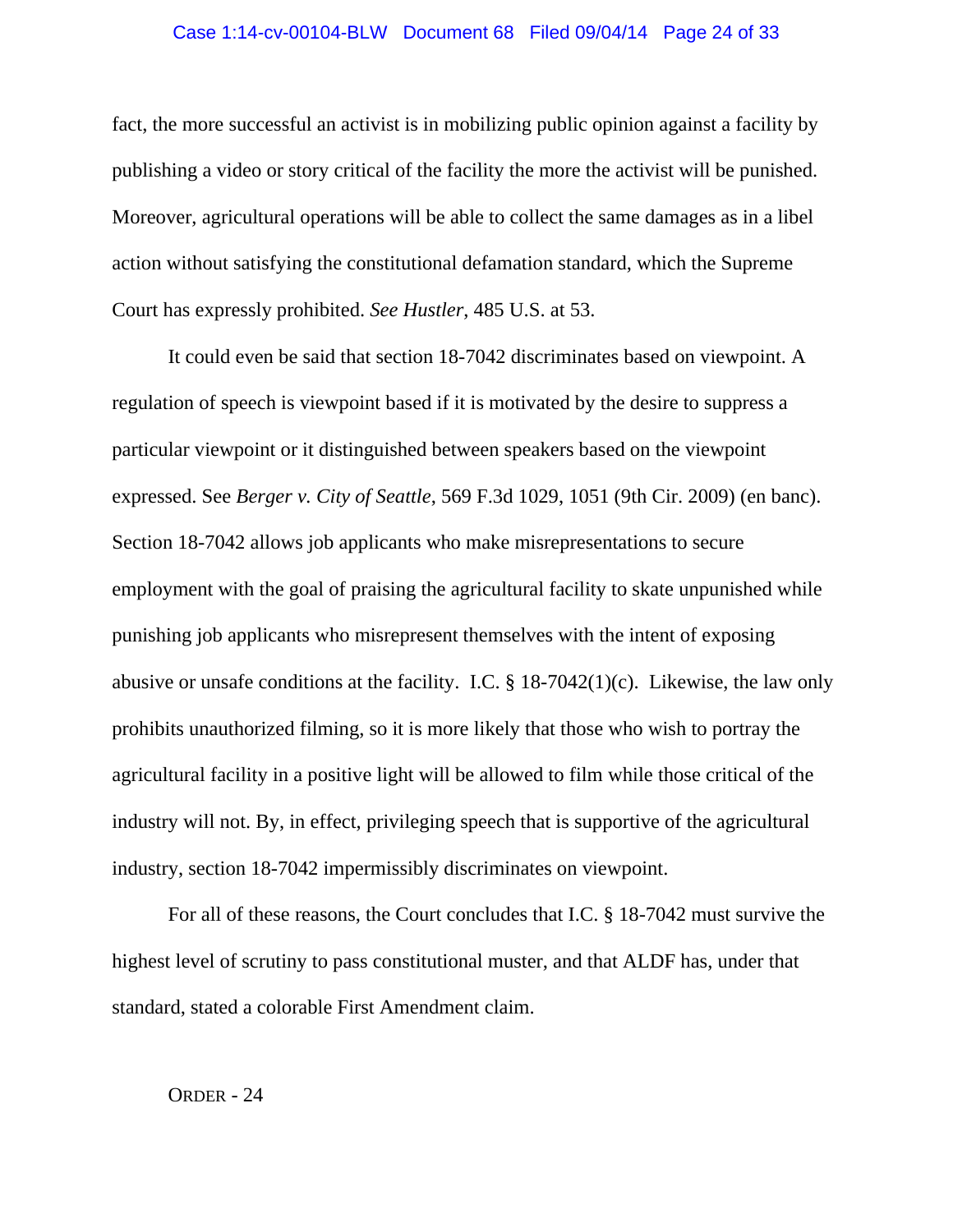## **4. ALDF States a Plausible Equal Protection Claim.**

The Equal Protection Clause of the Fourteenth Amendment provides that no state shall "deny to any person within its jurisdiction the equal protection of its laws." U.S. Const. amend. XIV, § 1. The Constitution "neither knows nor tolerates classes among citizens." *Plessy v. Ferguson*, 163 U.S. 537, 559 (1896) (Harlan, J., dissenting). But the guarantee of equal protection coexists with the practical necessity that most legislation must classify for some purpose or another. *Romer v. Evans*, 517 U.S. 620, 631 (1996).

Section 18-7042 creates a classification between whistleblowers generally and whistleblowers in the agricultural industry. Typically, when a law creates a classification but does not target a suspect class or burden a fundamental right, the court presumes the law is valid and will uphold it so long as it rationally relates to some legitimate governmental purpose. *Heller v. Doe*, 509 U.S. 312, 319 (1993). The court defers to the judgment of the legislature if there is at least a debatable question whether the underlying basis for the classification is rational. *Minnesota v. Clover Leaf Creamery Co.,* 449 U.S. 456, 464 (1981).

However, even under the most deferential standard of review, the court must still "insist on knowing the relation between the classification adopted and the object to be obtained." *Romer v. Evans*, 517 U.S. 620, 632 (1996). This search for a rational relationship "ensure[s] that classifications are not drawn for the purpose of disadvantaging the group burdened by the law." *Romer*, 517 U.S. at 633. As a result, laws enacted with animus cannot survive rational basis review. *Dep't of Agric. v. Moreno*, 413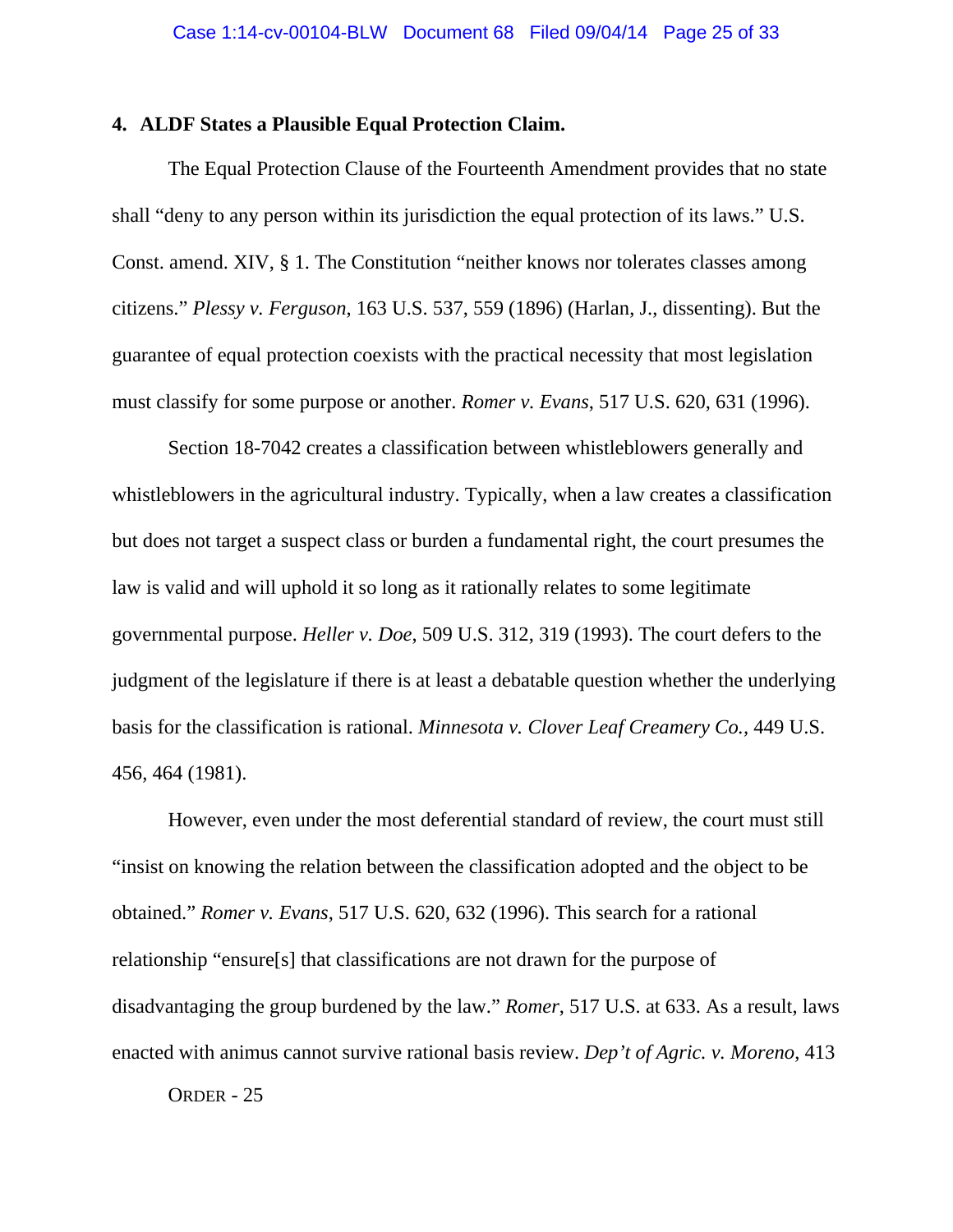### Case 1:14-cv-00104-BLW Document 68 Filed 09/04/14 Page 26 of 33

U.S. 528, 534 (1973). "The Constitution's guarantee of equality 'must at the very least mean that a bare congressional desire to harm a politically unpopular group cannot' justify disparate treatment of that group." *United States v. Windsor*, 133 S.Ct. 2675 (2013) (quoting *Moreno*, 413 U.S. at 534-535).

ALDF alleges, as a matter of fact, that the Idaho legislators acted with animus in passing section 18-7042, in violation of the Equal Protection Clause. *Compl.* ¶¶ 18, 21, 56–75, 187–95. Specifically, ALDF alleges that "the law was drafted by the Idaho Dairymen's Association 'with the express purpose of disadvantaging animal rights and whistleblower speech' and was supported by multiple legislators 'specifically because it would silence animal protection organizations." *Compl.* **[1]** 72, 74. By alleging animus, it would seem that ALDF has stated a plausible Equal Protection claim.

The State responds that ALDF's allegations of animus are irrelevant because courts may only reach the animus question if they find no other rational basis for a classification other than animus. The State is correct in arguing that a classification bears a strong presumption of validity and a legislative choice is not subject to courtroom factfinding; indeed, it may be based on rational speculation unsupported by evidence or empirical data. *Heller v. Doe*, 509 U.S. 312, 320 (1993). In the past, it was therefore "entirely irrelevant for constitutional purposes whether the conceived reason for the challenged distinction actually motivated the legislature." *F.C.C. v. Beach Commc'ns, Inc.*, 508 U.S. 307, 313 (1993).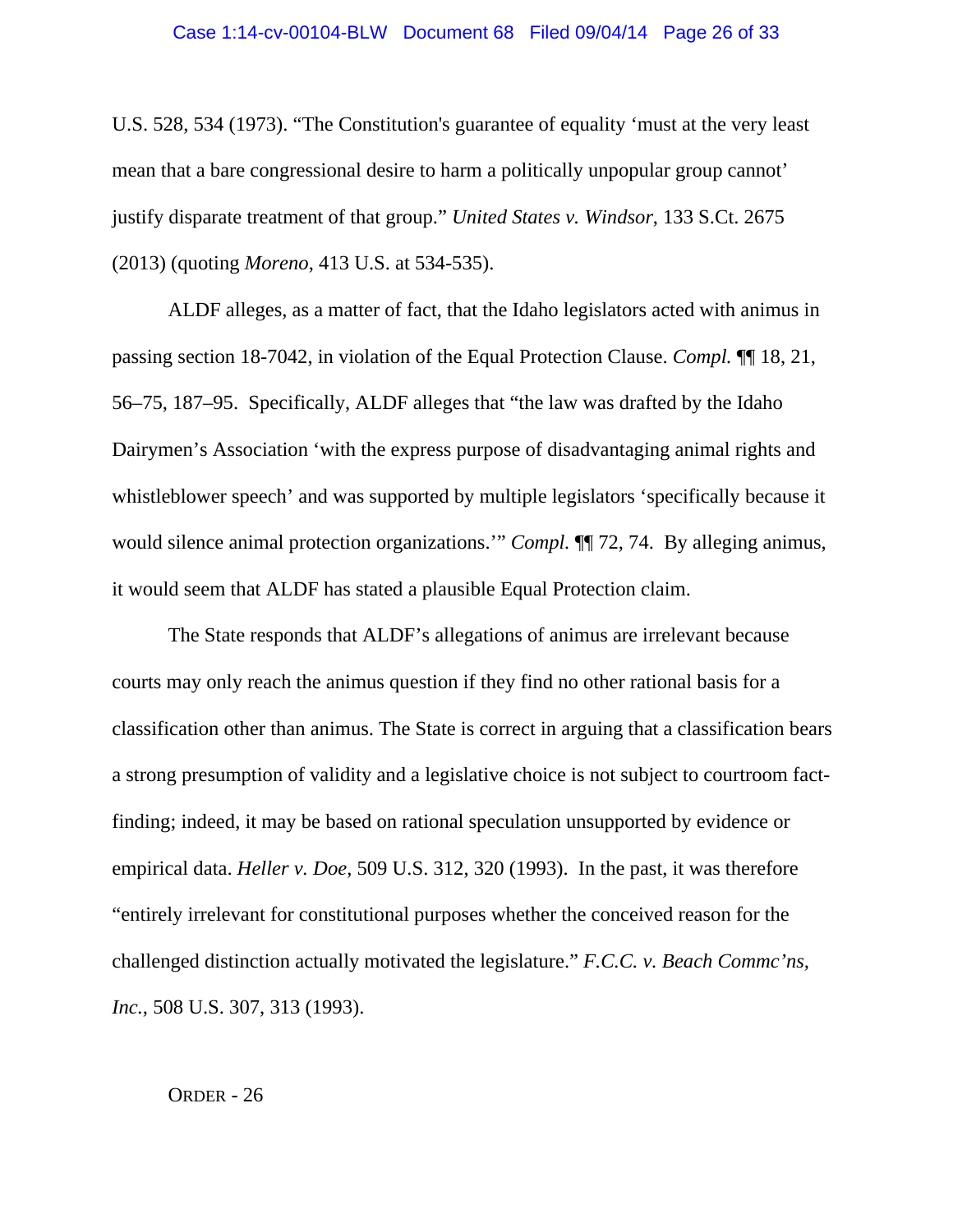### Case 1:14-cv-00104-BLW Document 68 Filed 09/04/14 Page 27 of 33

However, in recent cases, the Supreme Court appears to have shifted its approach to equal protection cases involving allegations of animus. *SmithKline Beecham Corp. v. Abbott Lab.*, 740 F.3d 471, 481 (9th Cir. 2014). In *Windsor*, "instead of conceiving of hypothetical justifications for the law [in question], the Court evaluated the 'essence' of the law," looking to the law's 'design, purpose, and effect.'" *Id.* (quoting *Windsor*, 133 S.Ct. at 2693). As explained by the Ninth Circuit, "*Windsor* thus requires not that we conceive of hypothetical purposes, but that we scrutinize Congress's actual purposes." *Id.* at 482.

Although *Windsor* addressed a classification based on sexual orientation, the Court did not limit its prohibition against animus-based classifications to sexual orientation. In fact, the Court in *Windsor* relied heavily on *Moreno,* in which the Court invalidated an amendment to the Food Stamp Act that denied food stamps to any household containing one or more people unrelated by blood or marriage to others in the household. *Moreno* had nothing to do with classifications based on sexual orientation. Yet it too applied "a more searching form of rational basis review" because the law exhibited a desire to harm a politically unpopular group. *Lawrence v. Texas,* 539 U.S. 558, 580 (2003); *see also Mountain Water Co. v. Montana Dep't of Pub. Serv. Regulation*, 919 F.2d 593, 599 (9th Cir. 1990) (acknowledging that *Moreno* applied "heightened scrutiny").

In *Moreno*, the Supreme Court found that the classification in question (households of related persons versus households containing one or more unrelated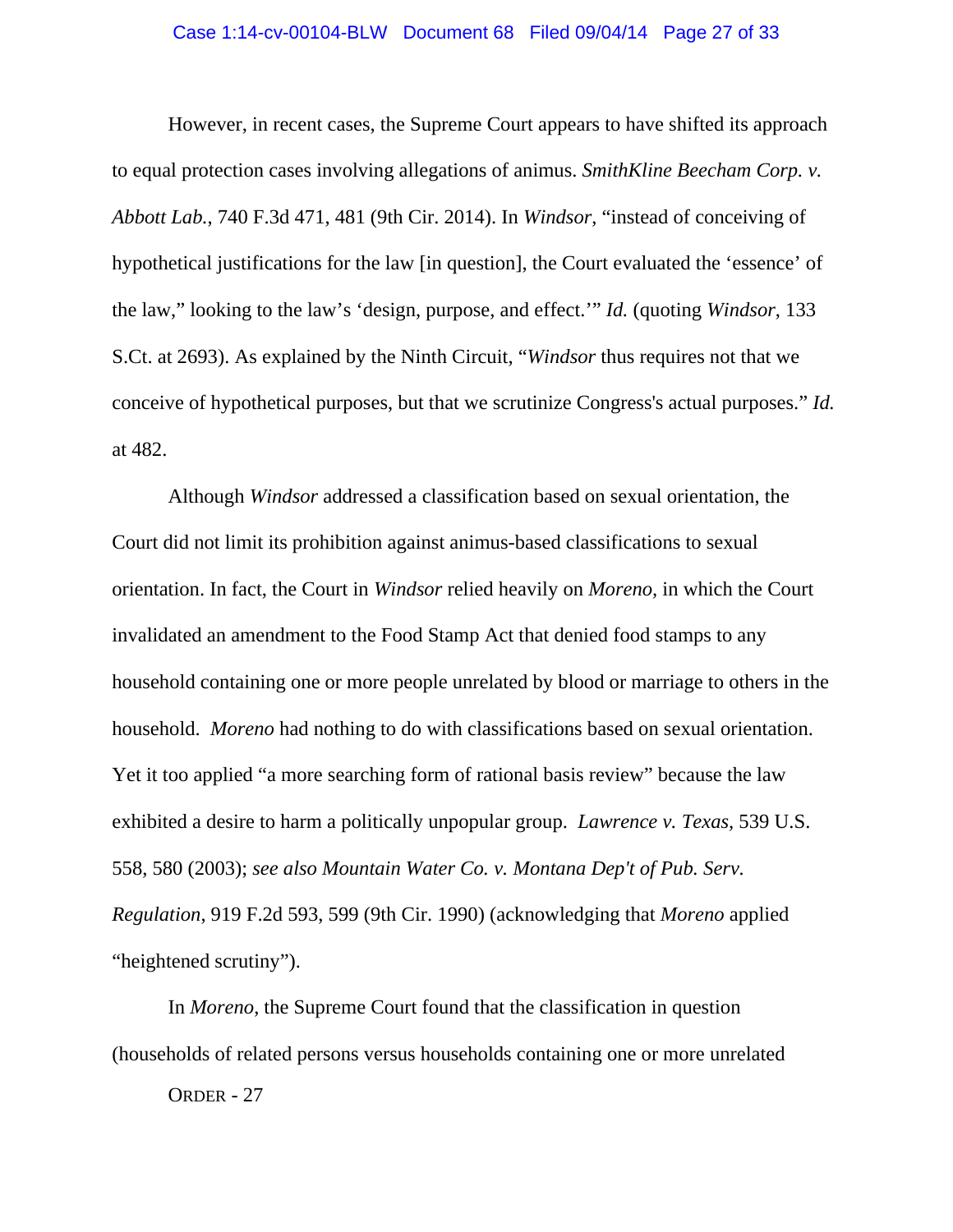## Case 1:14-cv-00104-BLW Document 68 Filed 09/04/14 Page 28 of 33

persons) was "clearly irrelevant to the stated purposes of the [Food Stamp] Act." 413 U.S. at 534. Therefore, in an effort to discern the real purpose of the law, the Court looked to legislative history to explain the amendment. Based on the "little legislative history" available, the Court found that the amendment was intended to prevent "hippies" and "hippie communes" from participating in the food stamp program. *Id.* Because the limited legislative history revealed an animus toward "hippies" and "hippie communes," the Court refused to defer to hypothetical alternative justifications offered by the government. *Id*.

Here, ALDF's allegations arguably reveal an animus toward animal-rights activists. And if ALDF's allegations of animus prove true, the Court must skeptically scrutinize any offered justifications for section 18-7042 to determine whether bare animus motivated the legislation or whether the law truly furthers the offered purposes. To be rational, a law must serve a "legitimate" end, and antipathy can never be a legitimate end.

This does not necessarily mean that the Court will find that section 18-7042 violates the Equal Protection clause, but only that the Court will examine any potential reasons for the law with particular care to determine whether the statute reflects an impermissible bias against animal-rights activists. Indeed, ALDF may face a very difficult battle in proving its allegation that section 18-7402 "serves no rational, nonanimus based purpose." *Compl.* ¶ 193, Dkt. 1.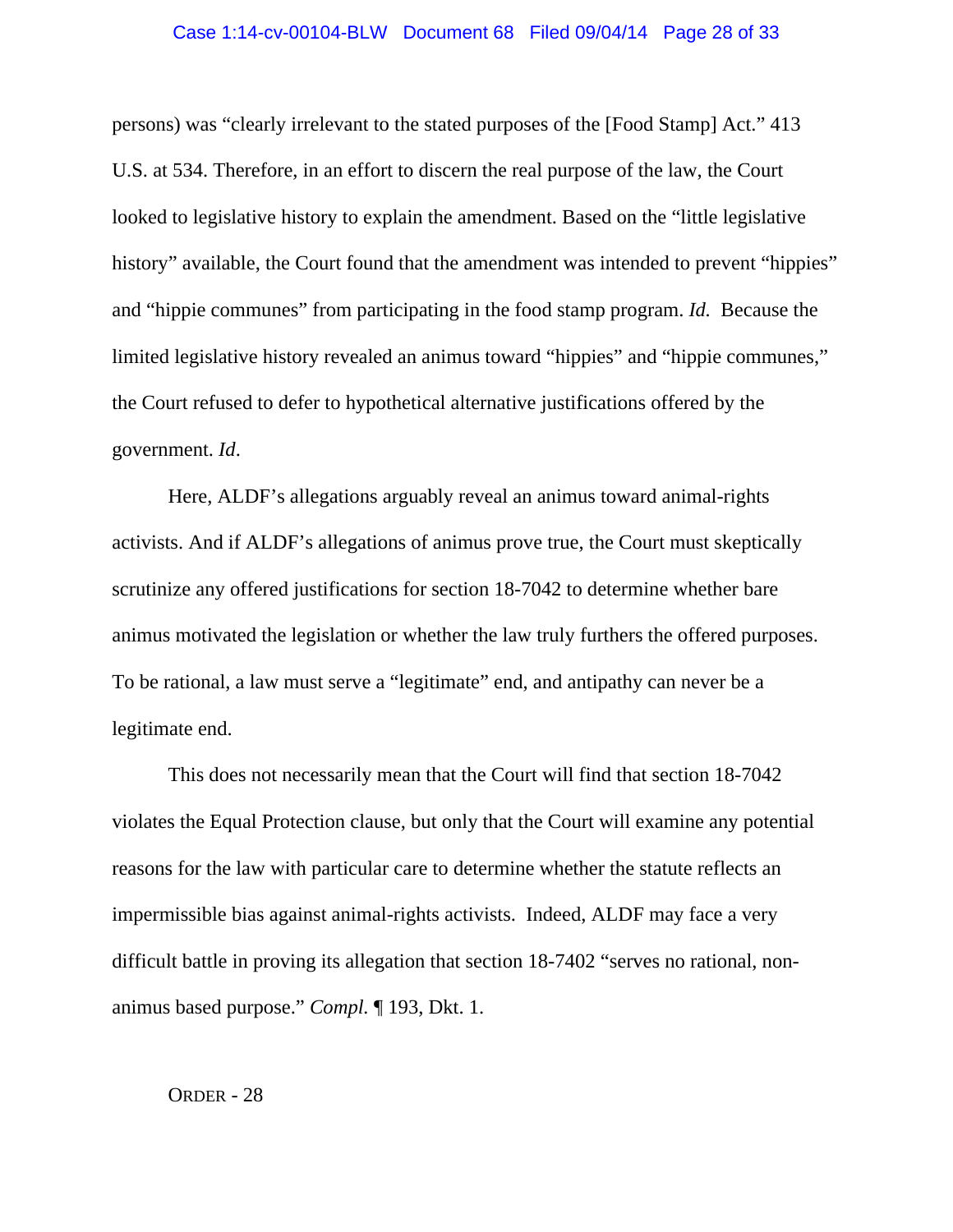# **5. ALDF's Preemption Claims Are Ripe for Review.**

A state law that "stands as an obstacle to the accomplishment and execution of the full purposes and objectives of Congress" is preempted. *Hines v. Davidowitz*, 312 U.S. 52, 67 (1941). Here, ALDF alleges that section 18-7042 is preempted by three different federal statutes<sup>7</sup> – the retaliation prohibition in the False Claims Act ("FCA"), the employee protection provision of the Food Safety Modernization Act ("FSMA"), and the employee protection provision of the Clean Water Act ("CWA") – because each of the identified statutes encourages and protects the very same whistleblowing activity that section 18-7042 criminalizes. Therefore, argues ALDF, section 18-7042 stands as an unconstitutional impediment to the vitality and enforcement of federal law.

The State argues that ALDF's "as-applied" preemption claims should be dismissed because they are not ripe for adjudication. The ripeness doctrine aims to prevent courts from entangling themselves in abstract disagreements by avoiding premature adjudication. *Abbott Labs. v. Gardner*, 387 U.S. 136, 148, (1967), overruled on other grounds by *Califano v. Sanders*, 430 U.S. 99, 105, (1977). Whether a dispute is ripe

 $\overline{a}$ 

<sup>&</sup>lt;sup>7</sup> Amicus Curiae Idaho Building Trades Council and Idaho State AFL-CIO allege that section 18-7042 is also preempted by the National Labor Relations Act, 29 U.S.C. § 141 *et seq.* because section 18- 7042 prohibits conduct that is protected under the NRLA – namely, "salting," which is to send paid union representatives to apply for positions that would enable them to solicit support among co-workers for union representation. The Court finds this argument to be compelling, but the Trades Council is neither a plaintiff nor is NLRA preemption a claim alleged in the Complaint. Therefore, the Court will not address this argument.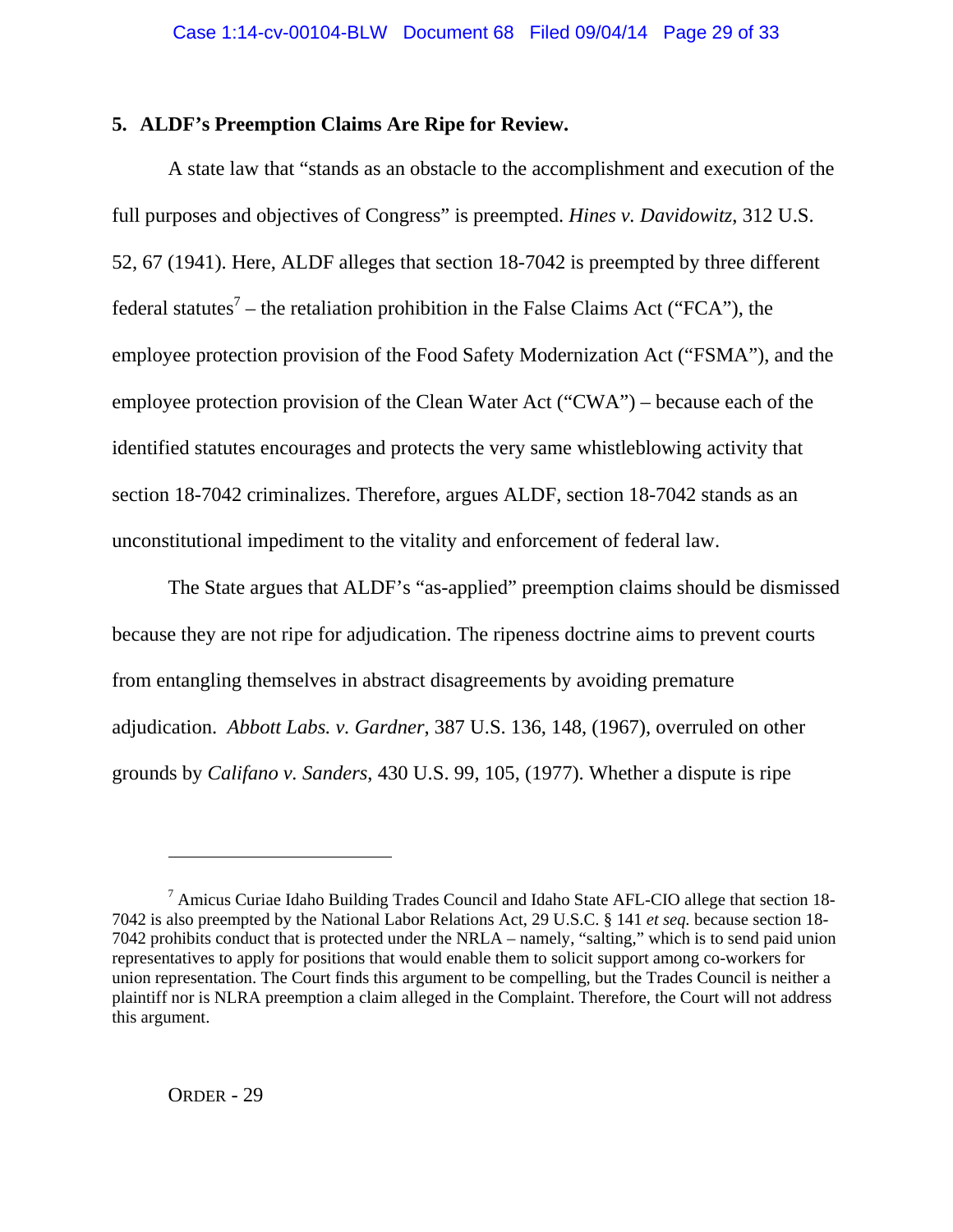### Case 1:14-cv-00104-BLW Document 68 Filed 09/04/14 Page 30 of 33

depends on "the fitness of the issues for judicial decision" and "the hardship to the parties" of withholding review. *Id.* 

The Court must determine first whether ALDF's preemption claims are "fit for judicial determination." Fitness for resolution hinges on whether the matter involves uncertain events that may not happen at all, and whether the issues involved are legal questions or factual ones. *Id.* In this case, ALDF brings a facial preemption challenge (not an as-applied challenge, as the State contends). And the overwhelming majority of courts hold that cases involving facial challenges based upon preemption are fit for judicial review even without specific factual development or the law actually being enforced. *Pacific Gas & Elec. Co. v. State Energy Resources Conserv. & Dev. Comm'n.,* 461 U.S. 190, 201 (1983) (resolution of preemption issue need not await development of record by state interpretation or application of statute); *see also Abbott,* 387 U.S. at 149 (statutory construction was a purely legal issue ripe for review). Accordingly, the Court finds that this matter is fit for judicial review; therefore the first factor for prudential ripeness is met.

Under the second prong of the ripeness inquiry – the potential hardship of withholding judicial resolution – the Court examines whether the challenged action creates a direct and immediate dilemma for the parties. *Chavez v. Director, Office of Workers Comp. Programs*, 961 F.2d 1409, 1415 (9th Cir. 1992). The State suggests that enactment of section 18-7042 does not create such a dilemma because ALDF's claims are subject to too many contingencies. The State points to the fact that an FCA retaliation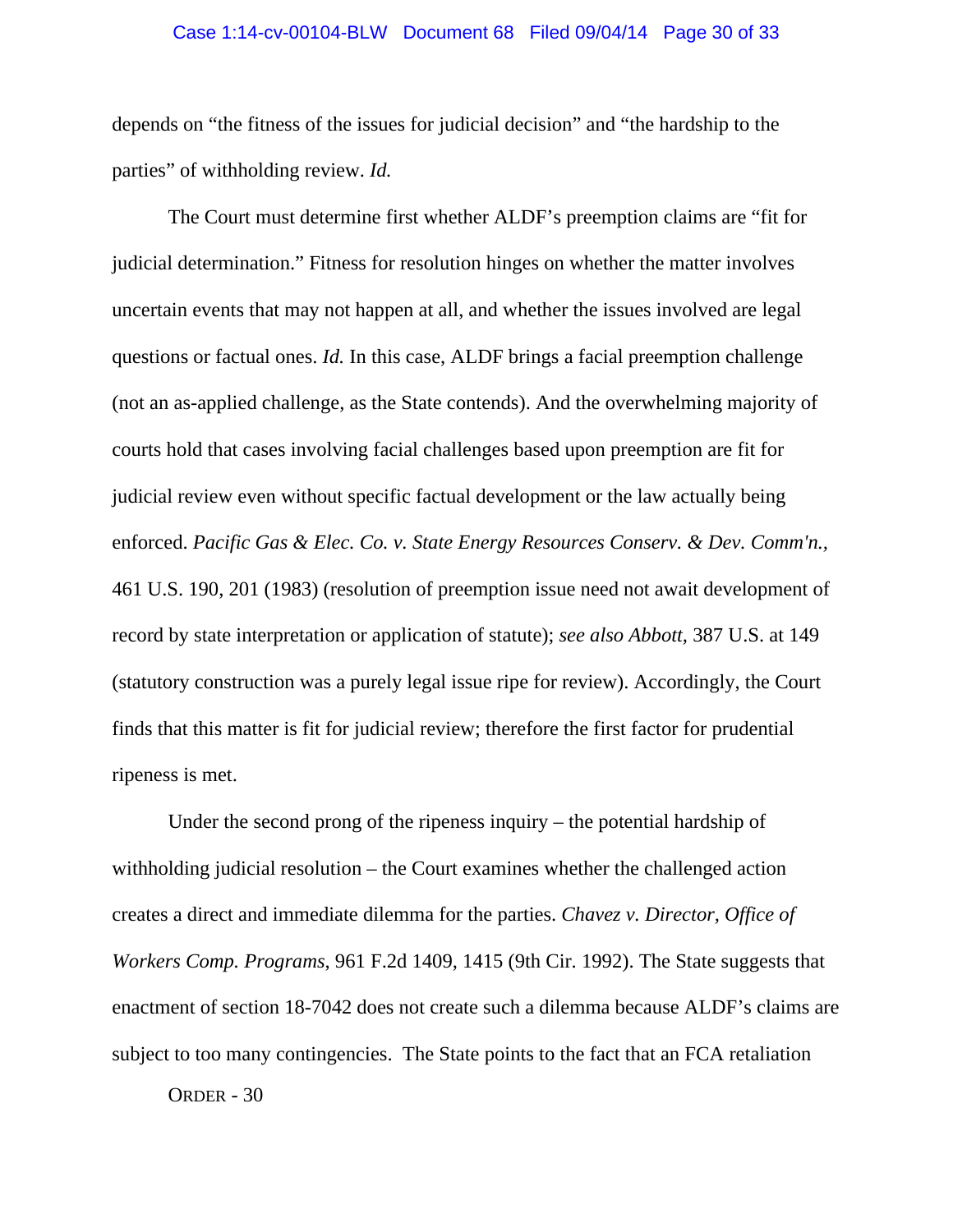claim can arise only if (1) an individual seeks qui tam relief against an agricultural facility enterprise and (2) the defendant retaliates against that individual. The State argues it is entirely speculative to assume that the retaliation prohibited under the FCA would arise in the future or that the retaliatory action would be based on conduct prohibited under section 18-7042. The FSMA and CWA preemption claims, according to the State, are even more attenuated: "[t]hey funnel retaliation claims through administrative processes that the complaint does not allege has ever been initiated, much less initiated to redress employer retaliation predicated on 'whistleblower' conduct that would have subjected the employee to potential prosecution under § 18-7042 had the statute then been in effect." *Defs' Reply* at 9-10, Dkt. 35.

 But ALDF does face an immediate dilemma: it must choose between complying with section 18-7042 and risking prosecution by engaging in whistleblower conduct it says federal law explicitly encourages and protects. Multiple courts have held that the choice between refraining from conduct proscribed by an allegedly unconstitutional rule or risk running afoul of the rule creates an immediate dilemma. *See, e.g., Abbott Labs,*  387 U.S. at 152-53; *City of Auburn v. Qwest Corp.* , 260 F.3d 1160, 1171-1172 (9th Cir. 2001), overruled on other grounds by *Sprint Telephony PCS, L.P. v. Cnty. of San* Diego, 543 F.3d 571 (9th Cir. 2008). As explained by the Supreme Court in *Abbott Laboratories,*  "where the legal issue presented is fit for judicial resolution, and where a regulation requires an immediate and significant change in the plaintiffs' conduct of their affairs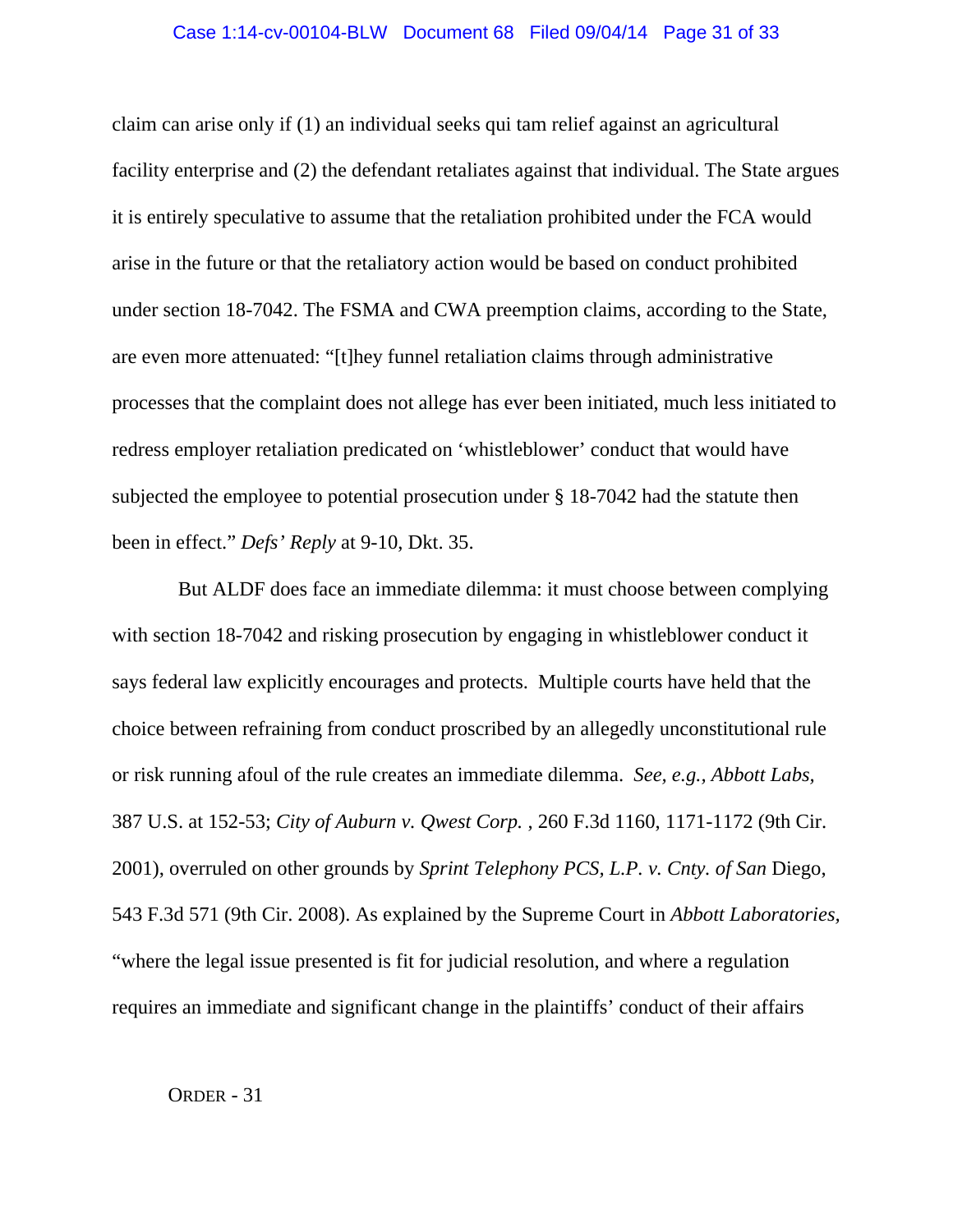### Case 1:14-cv-00104-BLW Document 68 Filed 09/04/14 Page 32 of 33

with serious penalties attached to noncompliance, access to the courts…must be permitted, absent a statutory bar or some other unusual circumstance." 387 U.S. at 153.

ALDF faces this exact conundrum of choosing between altering its conduct to comply with section 18-7042, which it alleges is unconstitutional, and risking criminal penalties. There can be no question that ALDF has expressed a present intention to engage in conduct that could subject it to prosecution under section 18-7042. Just as in *Abbott Laboratories,* if it fails to observe section 18-7042 in its quest to uncover food safety issues and animal abuse, it is "quite clearly exposed to the imposition of strong sanctions." *Id.* at 154. Nor is ALDF's dilemma speculative or conjectural. "*Abbott Laboratories* does not require Damocles' sword to fall before we recognize the 'realistic danger of sustaining a direct injury' that is the heart of the constitutional component of ripeness." *Qwest Corp.*, 260 F.3d at 1172. Their preemption claims are therefore ripe.

The Court reiterates that it does not speak to the merits of ALDF's preemption claims – it only says they are ripe for review. It is quite possible that no conflict exists between federal law and section 18-7042, and section 18-7042 is not preempted. This question remains open.

#### **ORDER**

**IT IS ORDERED that** Defendants' Motion to Dismiss (Dkt. 12) is GRANTED to the extent that Governor Otter will be dismissed as a defendant. Additionally, all claims under section 18-7042(1)(e) will be dismissed. The Motion to Dismiss is DENIED in all other respects.